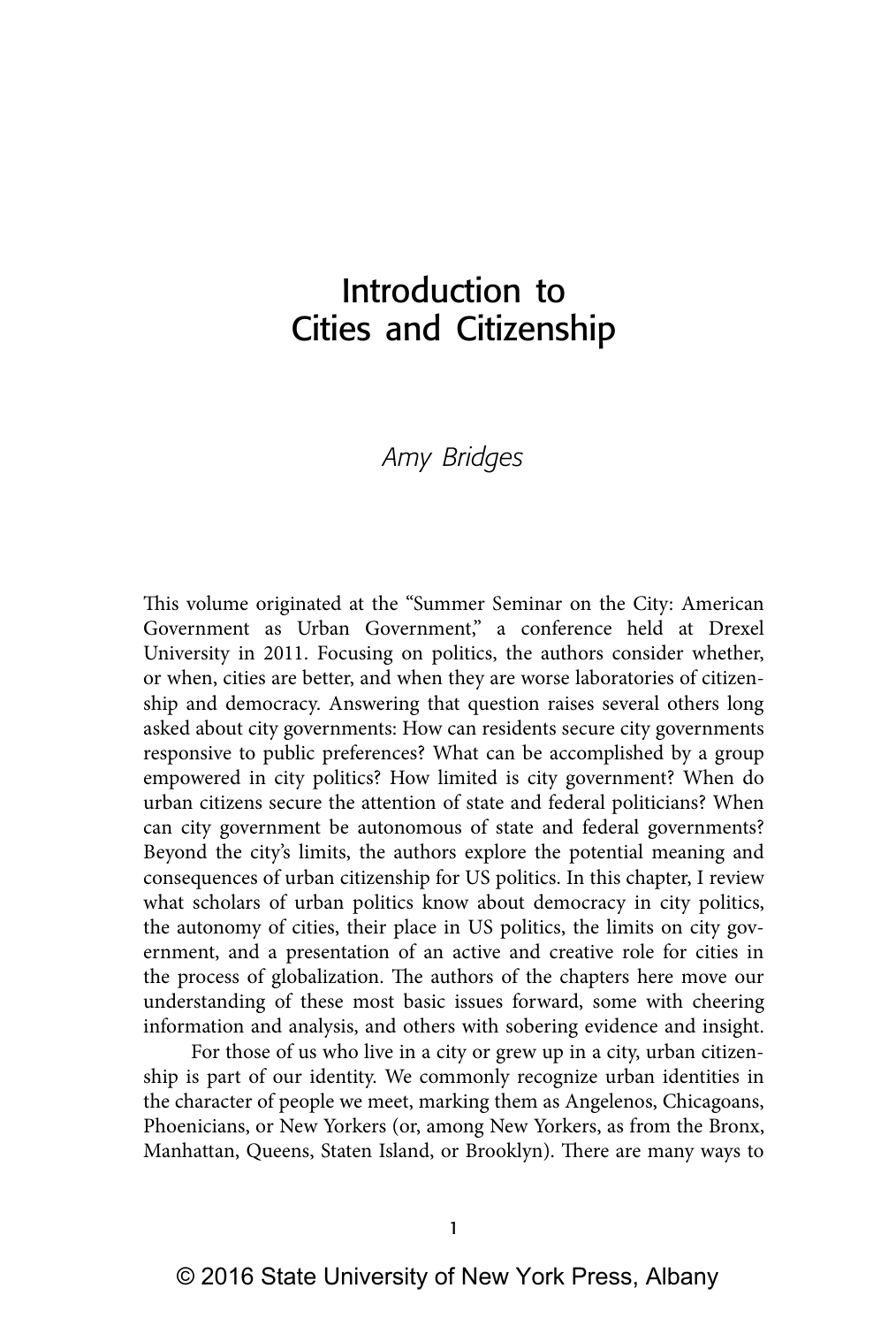identify with, or be proud of, the city in which we live. There might be good weather, great museums, historic sites, strong neighborhood communities, architectural greatness, or equitable public policy. And of course there is politics—an honest and efficient government, an excellent school system, or a tradition of civil service. Some cities are more political than others, and popular culture exhibits this. A simple, unscientific way to discover local political culture is to ask a taxi driver, or a teacher, or a table attendant about an upcoming election. In Chicago or Washington, the answer is likely to be a disquisition on candidates, platforms, misdeeds, and likely popular support. In San Diego, the response is more likely to be "I don't pay much attention to politics." City government, urban politicians, and local political institutions have much to do with how political residents are.

This follows from the ways cities share many of the properties we attribute to nation-states. Writing about nations, Theda Skocpol recognized that national governments have their own sets of electoral, administrative, and service institutions, and they "(and the politics they generate) can operate according to their own logic." The same is true of cities. Like national states, cities impose taxes and fees, distribute jobs, goods, and services, and "matter because their organizational configurations . . . affect political culture, and encourage some kinds of group formation and collective action . . . make possible the raising of [some] political issues" and discourage the appearance of other issues.<sup>1</sup> In addition, city governments have their own political leaders, who lend meaning to particular programs, create policies rewarding some and excluding others, and mobilize voters into coalitions they hope to maintain. Urban leaders can design political rules to make themselves independent of some groups, as they rest comfortably on others.2 City governments influence the creation of interest groups and offer political lessons citizens may bring to other decisions, as when successful black mayors lower Anglo anxieties about voting for African American candidates. Although it is true that cities are legally creatures of their states, cities also have considerable authority and prerogatives: they raise their own revenues; have monopolies of certain functions for which they preside over employees, policies, and administration; and can be effective on their own behalf.

The authority and scope of city government have made it possible for skillful politicians to improve the well-being of urban residents. The constructive possibilities of city government can be seen in the administrations of the early twentieth-century social reform mayors Hazen Pingree (Detroit), Tom Johnson (Cleveland), and Sam "Golden Rule"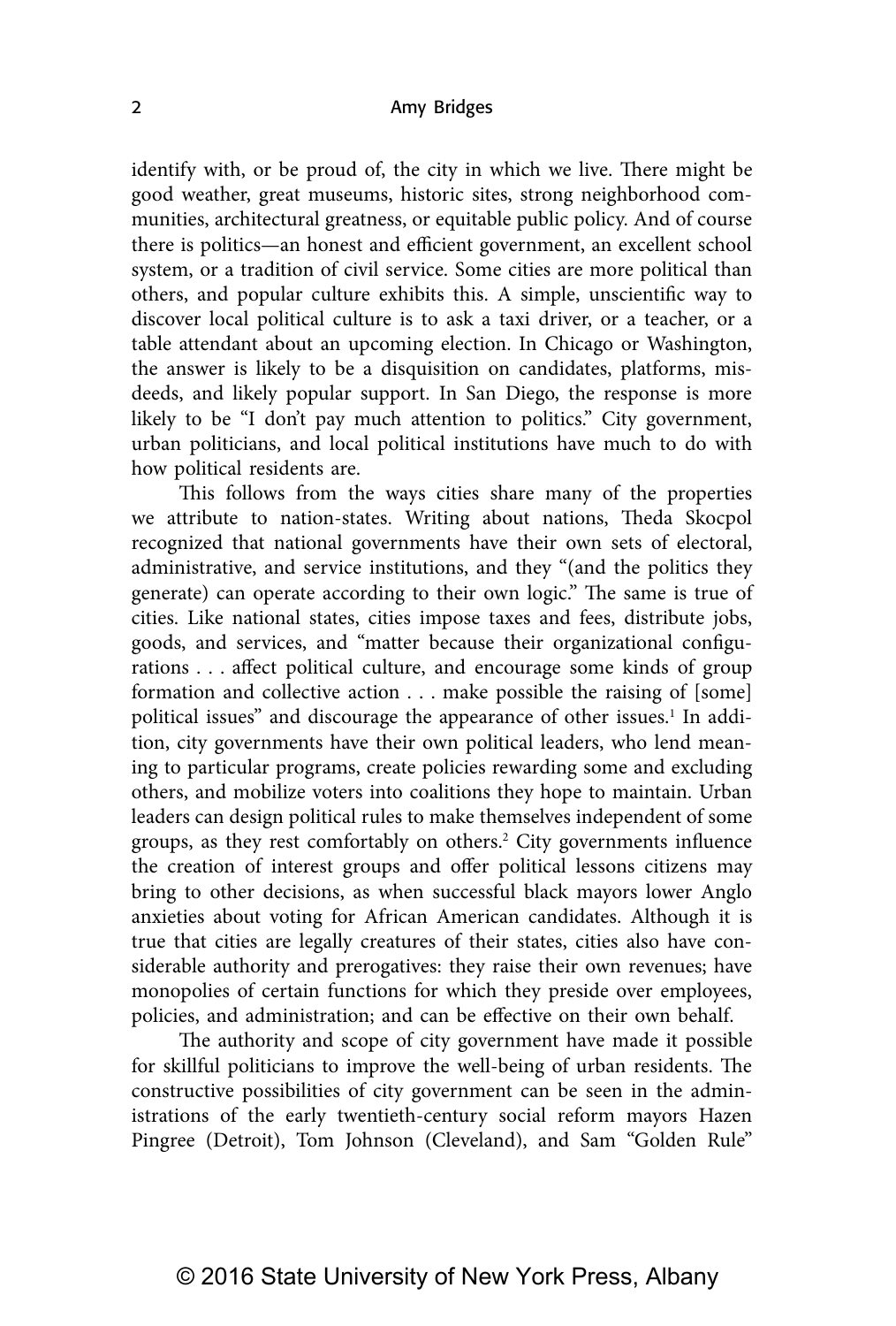Jones (Toledo).<sup>3</sup> Pingree fought for the three-cent fare and free transfers on public trolleys, campaigns that were closely watched by residents in their cities and brought nationwide attention in the press. Pingree was a very successful businessman, a Republican, pressed by colleagues in his party to run for mayor of Detroit and clean up its corrupt government. In office, Pingree grew to be a strong ally of the city's immigrant working population. It was for their benefit that he championed the threecent fare and free transfers. It was for their benefit too that he pressed Detroit's utility corporations to lower their fees and became an advocate of municipal ownership of utilities. In the depression of 1893, Pingree initiated the potato patch plan, in which small plots of vacant land were given to indigent families who applied for them. In a few years, nearly 20,000 families farmed on these lands, the value of the crops harvested exceeded the city's poor relief budget, and the plan spread to many other cities. Pingree's efforts to pressure corporations to make them better serve Detroit's population alienated other Republican leaders in Michigan, including many who earlier had been his friends. The governor and state legislature also opposed him and so interfered with his efforts that Pingree ran for governor himself, serving two terms ending in 1901.<sup>4</sup> We can think of comparable efforts and successes at both improving well-being and building community or popular solidarity, Fiorello La Guardia in New York (1934–1945) and Ivan Allen in Atlanta (1962–1970).<sup>5</sup>

More commonly, the authority and domain of city governments have enabled them to establish parks and school systems; supply drinking water and pick up the garbage; create mass transportation in trains, trolleys, and buses; support museums; and innovate in systems of criminal justice. So we know that, for all of our discussion of limits, control of city government conveys wide-ranging powers. Groups empowered by city government have these resources at hand, although, like Pingree and other social reformers, politicians leading their efforts will encounter resistance from several quarters.

What of democracy in cities? In the eighteenth century, it was the great discovery of citizens in the thirteen colonies that elections were an effective way to tie politicians to public sentiment. They came to this by comparing the behavior of colonial governors, who were appointed by the Crown, and members of colonial legislatures, who were elected. In the nineteenth century, residents were keenly aware that they were citizens or residents of a democratic republic, contrasted often by political leaders and the press with the "subjects" who endured monarchs and despots elsewhere. It was the republican government of the United States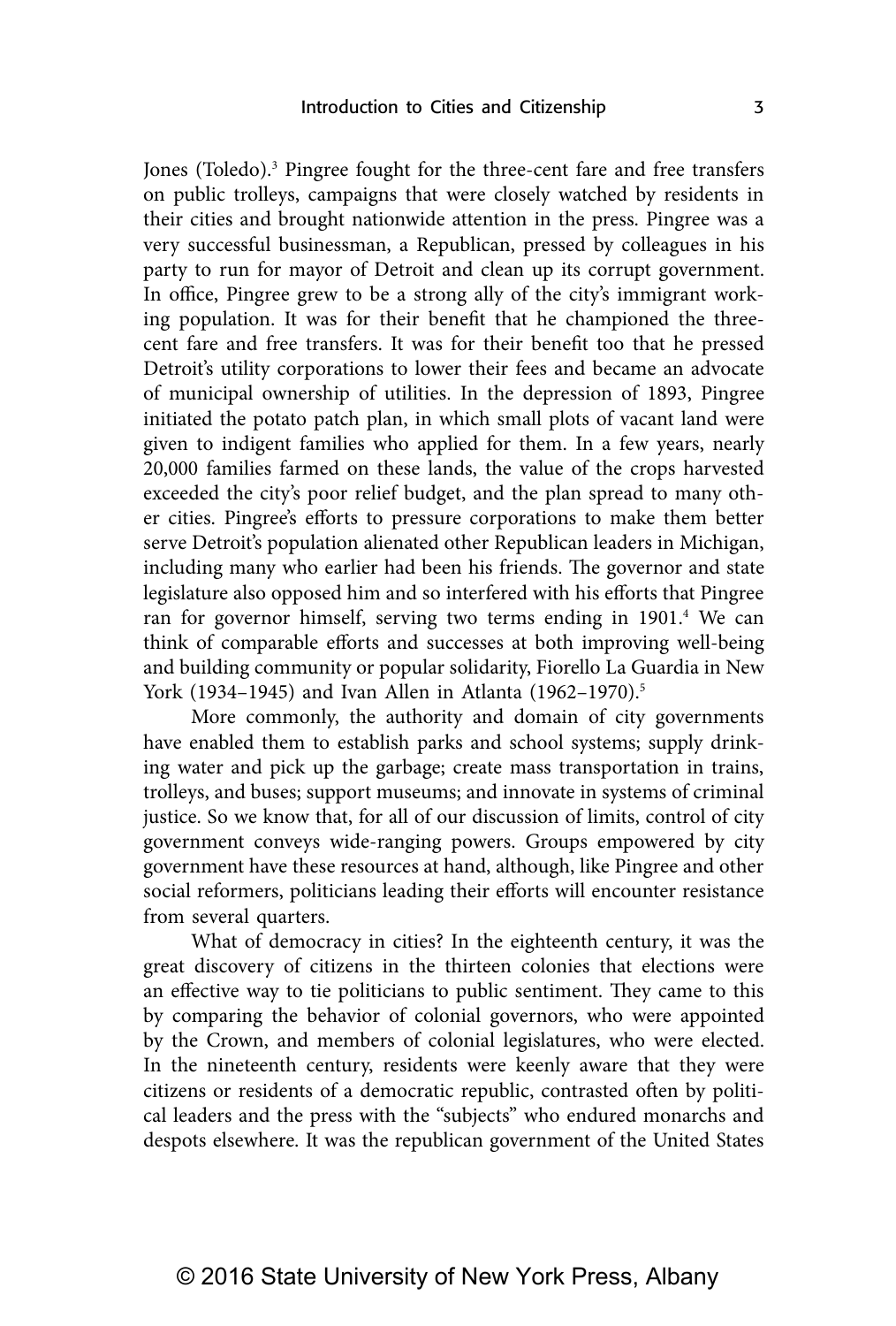that informed how residents thought about their prospects in cities. So, amid demonstrations for "work or bread" during the depression of the mid-1850s, Edward Mallon, a tailor, reminded workers that "there was one weapon the [American] workingmen had [that] . . . was more powerful than the gun or the chain behind the barricades of Paris. It was the  $\text{hall} \, \text{at} \, \text{m}$ 

Elections remain the central institutional arrangement for citizens to tie city government to popular preferences. Yet all elections are not equal; rules and institutions matter. Cities make choices in arranging elections and public institutions. They may have mayor-council, city manager, or commission government. Elections may or may not be held concurrently with elections for state or federal offices. Polling places may be open only one day or on several days; they may be open for many hours, accommodating people in the labor force as well as those with more time. Candidates may have party designations, or elections may be nonpartisan. City governments set residence and registration requirements for voters. Each of these choices will influence who votes, how much their votes count, and who is likely to hold public office. Finally, politicians, their supporters, and political party or Nonpartisan Slating Groups activists may walk precincts, knock on doors, and remind people to vote.

The list is elementary, but it is important nevertheless, not least because every choice on that list affects turnout. In cities, turnout matters. Zoltan Hajnal and Jessica Trounstine have shown that the institutional arrangements in cities affect turnout, and turnout affects who is elected. The authors are concerned with racial and ethnic representation. People of color are twice the proportion of urban populations than they are of the nation as a whole. In 61 percent of US cities with populations greater than 100,000, non-Hispanic whites were less than half of the population. Propensity to vote is similar among Anglo Americans and African Americans; Latinos and Asian Americans are less likely to vote. Higher aggregate turnout in local elections results in more Latino and Asian Americas on city councils. Specific institutional changes to increase turnout—changing from at-large elections to district elections and changing from nonconcurrent to concurrent elections—increases the proportion of blacks on city councils by about 6 percent. More surprising, racial and ethnic differences in who turns out to vote in mayoral elections affect who wins. Hajnal and Trounstine simulated mayoral elections in the ten largest US cities to show who would have won if the same proportion of registered voters in each group had voted. In three of those elections (Houston, New York, and San Diego), equal turnout would have resulted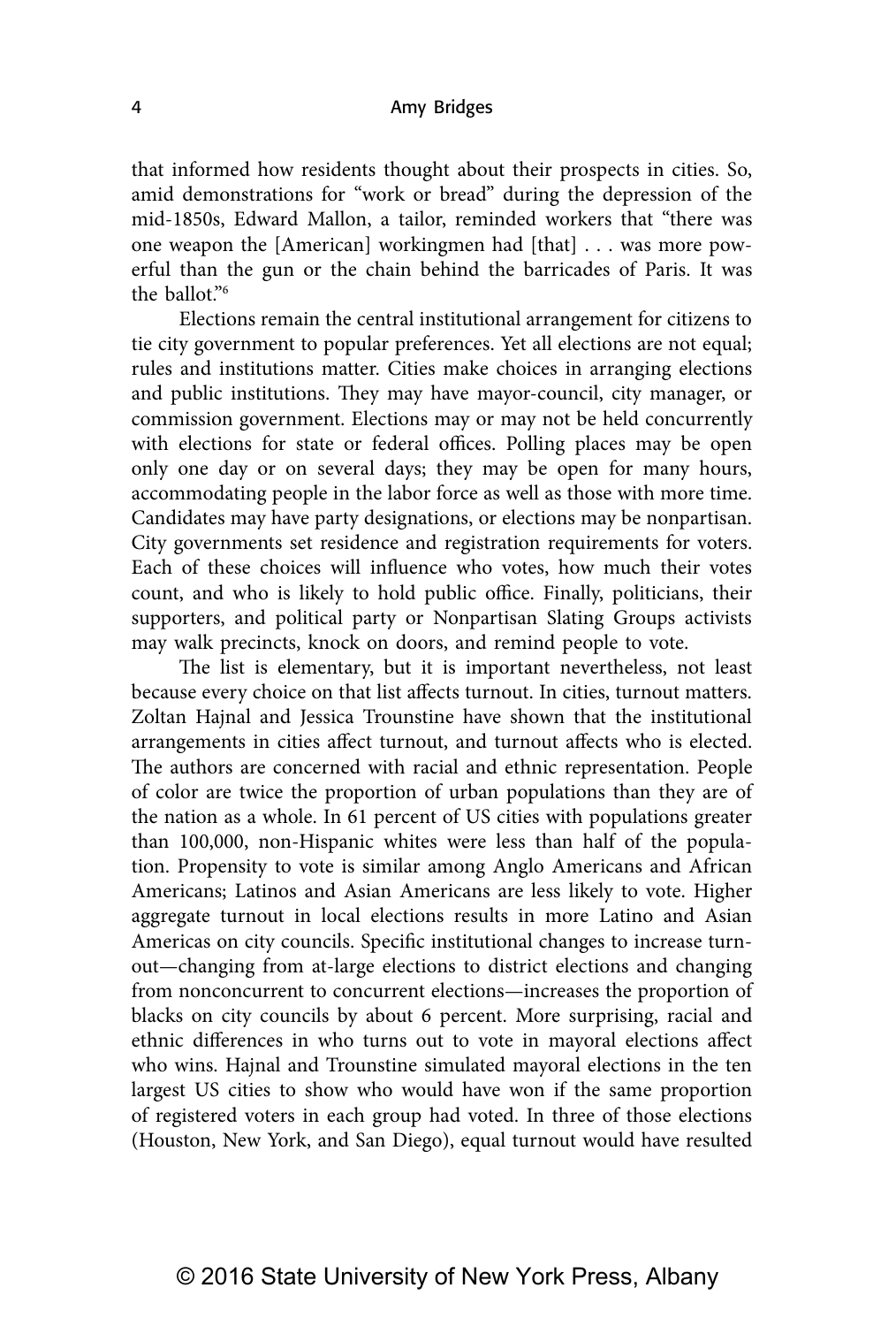in a different winner. The key voters in each of the three cities were Latinos. In each city, Latinos in the actual election supported the loser; if the proportion of Latinos voting had matched the turnout of other groups, the candidate they supported would have won.7

My own research suggested that cities with district elections and descriptive representation, parties, and high turnout distributed benefits more equitably than cities without those traits. In *Morning Glories*, I compared seven reform cities (San Diego, San Jose, Phoenix, Albuquerque, Austin, San Antonio, and Dallas) with three I called "machine descendants" (New Haven, Chicago, and New York), in 1960. The reformed cities had citywide, nonconcurrent, and nonpartisan elections. The machine descendants had strong parties, concurrent elections, and representation by districts. The machine descendants distributed libraries and parks more equitably than the cities with reform government. Cities with district elections and descriptive representation had higher turnout and greater citizen satisfaction than residents in cities without them.8 Of course it would have been infinitely better if I had compared dozens of cities, with measures of more outcomes—educational attainment by race and family income, for example, or descriptive representation among municipal employees, or the incidence of police brutality. That research design would have produced much more information about the substantive and policy outcomes of institutions in city politics. And even more broadly, to know where residents of cities are empowered, we ought to investigate where policy outcomes, especially those most important to residents, match the preferences of the populace, try to identify the institutional arrangements that enable that outcome.

Understanding who gets what and how in cities requires looking beyond formal institutions and party leaders. In 1976, San Antonio residents petitioned the Department of Justice, arguing that the city's annexations, in combination with its voting arrangements, diluted the votes of Latinos, who were about to become a majority of the city's population. In response, the Department found that citywide elections—because they consistently deprived some citizens of ever securing their preferred candidates for political office, "diluting" the votes of Spanish-speaking residents—were discriminatory, violating their civil rights. The demise of citywide elections followed across the Southwest.<sup>9</sup> The crucial actor in events in San Antonio, in both protesting existing political arrangements and mobilizing Latinos once new institutions were in place, was Communities Organized for Public Service (COPS). COPS was brought into being with the assistance of the Industrial Areas Foundation (IAF),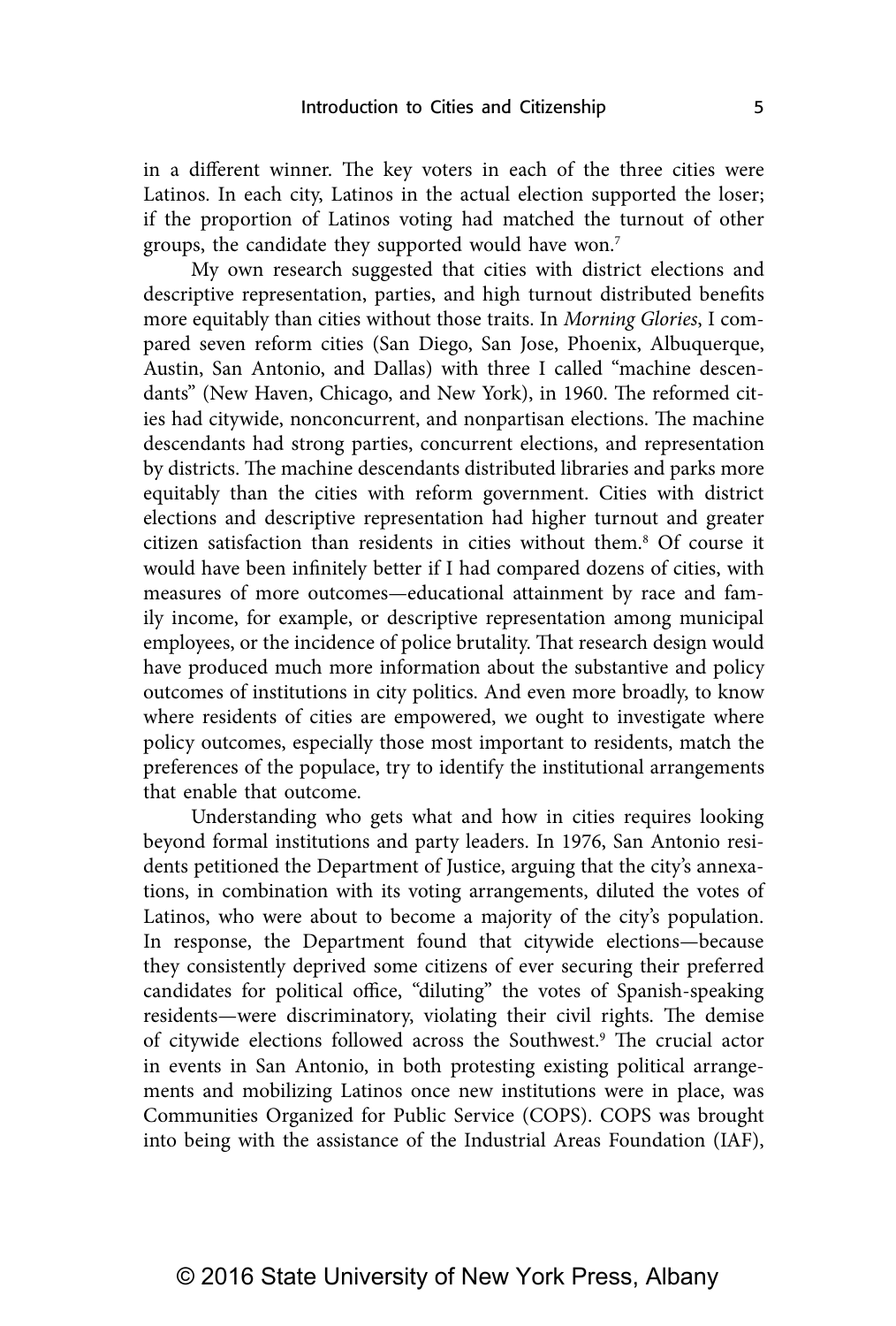founded by Saul Alinsky in 1940.10 Since that time, IAF has been instrumental in the organization of dozens of community organizations. In the last twenty years, service workers' unions have similarly increased the public visibility of low-wage communities and workers and also raised their wages. Like many community organizations, these unions are politically active, and in many US cities they are a force to be reckoned with.<sup>11</sup> The lesson here is that citizen activism and community and other popular organizations empower citizens to tie elected officials to their will.

Leaders may move some distance from the citizenry, and city governments may formulate and pursue goals that are not reflective of the demands, interests, or ideologies of social groups, classes, or public sentiment more generally. Jessica Trounstine has argued that parties and politicians follow a trajectory in which the most successful can afford to neglect some constituents. In their initial efforts to secure office, politicians seek support from many communities and groups, creating broad coalitions. Once secure in office and confident of victory in future elections, they direct resources to core constituents and curtail benefits to marginal—and so, in their view, possibly superfluous—supporters. The resulting disaffection eventually results in their loss of power.<sup>12</sup>

One reason politicians and other officials may stray from the desires of their constituents is that in the ordinary pursuit of their responsibilities, politicians and municipal employees may operate well under the radar of residents and the press. In this way, low turnout may bear bitter fruit. Widespread withdrawal from politics facilitated the astonishing greed and corruption of public officials in Bell, California, and abuses of authority by an empowered white minority in Ferguson, Missouri. Both cities are small; in 1910 Ferguson's population numbered about 21,000, and Bell counted about 35,000 residents. Residents were also of moderate income. Median household income from 2009 to 2013 was \$35,945 in Bell and \$38,685 in Ferguson. Bell has a predominantly Latino immigrant population; 67% of Ferguson residents are African American. Small cities are not much studied; Bell and Ferguson offer morality tales of city government gone wrong.<sup>13</sup>

In both cities, police were key partners of elected officials. Like the support armed forces have provided to authoritarian national regimes, police in Bell and Ferguson engaged in repressive and punitive activities. Police also generated funds for government salaries and services by the aggressive use of traffic violations, impounding of cars, and arrests for minor offenses, all targeting the low-income populations. Ferguson officials made both the goals of these activities and their targets clear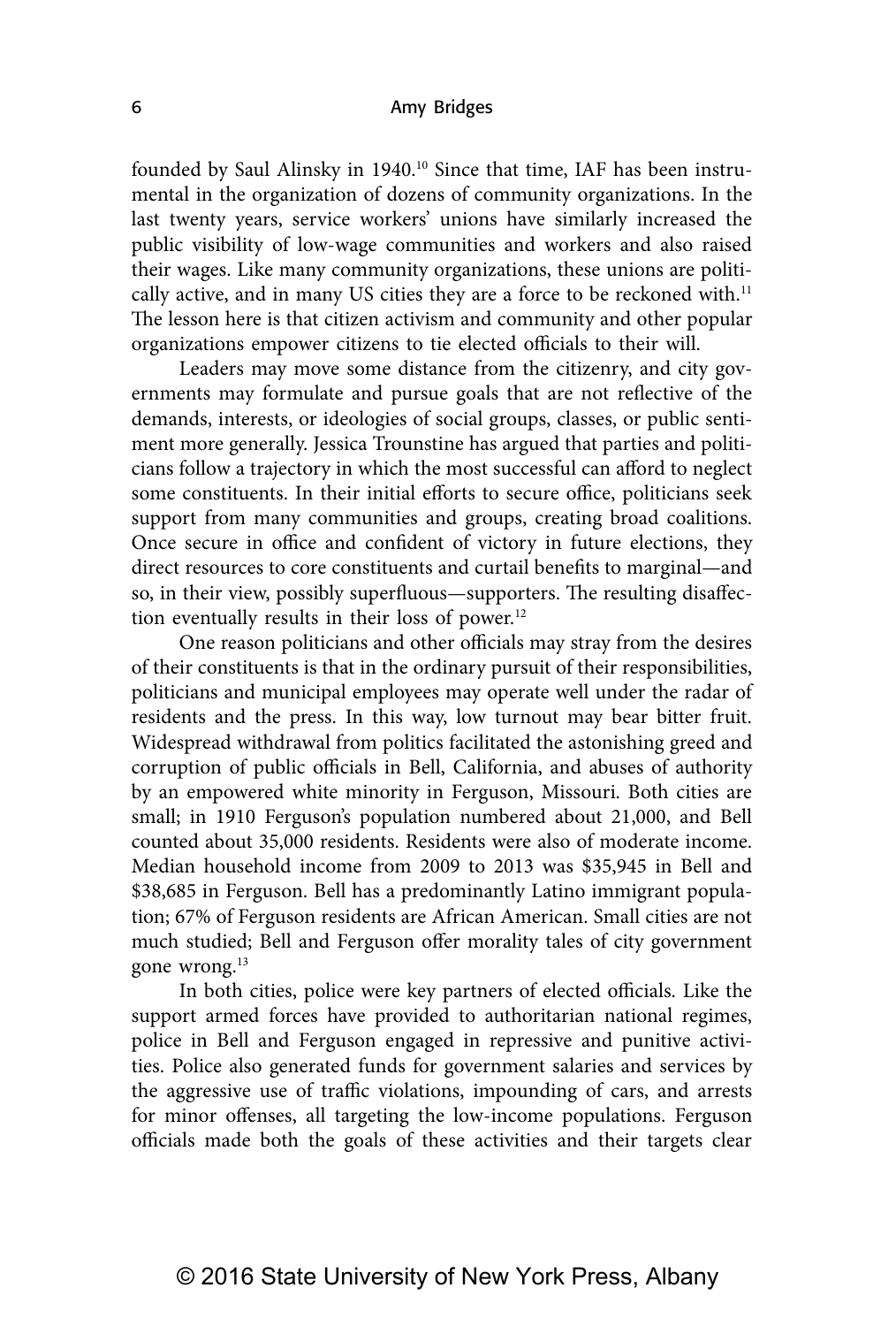to the police. The Department of Justice investigation of the Ferguson Police Department reported that "[c]ity and police leadership; pressure officers to write citations, independent of any public safety need, and rely on citation productivity to fund the city budget." Similarly, in Ferguson's municipal court, "staff are keenly aware that the City considers revenue generation to be the municipal court's primary purpose." In Bell, the police chief planned to boost revenue "by aggressively towing the cars of illegal immigrants."14 In both Bell and Ferguson, elected officials were freed from public scrutiny by low turnout in municipal elections. Officials in Bell were granted more fiscal freedom by an election that turned it into a charter city. In both cities, turnout was kept low by devices known to practitioners and scholars to suppress participation: off-cycle years for elections, elections in the spring rather than the fall, and the depoliticization of government by adoption of the city-manager form.

Corruption in Bell was revealed by the *Los Angeles Times* in 2010. The reaction of the community was immediate. The *Times* revealed that the city manager earned \$1.5 million annually; city council members were paid \$100,000 per year for their part-time jobs. A new community organization, Basta!, organized in a campaign to recall the city manager, his assistant, and a majority of the city council; the measure was endorsed with 95 percent of votes cast. The same people were convicted of corruption and jailed or fined. Voter registration increased by 10 percent; in 2011 a new city council took office on April 8. Ferguson became the focus of national attention after Michael Brown, an eighteen-year-old black man, was killed by a city police officer. The officer was found innocent of criminal intent. The immediate response was a sustained series of demonstrations. In Ferguson, too, popular response included mobilization to replace city officials with others committed to the community. Local activists were assisted by national nongovernmental organizations (NGOs), including MoveOn.org, the Service Employees International Union's Missouri state council, and the Working Families Party. The election increased black representation on the city council from one to three and, more importantly, brought turnout to 30 percent, almost triple the turnout in the prior election. Here, as in Bell, there was optimism about the city and its government, as well as recognition that "This is the beginning of a long Process."<sup>15</sup> How much change takes place in Bell and Ferguson will depend on how well residents can sustain the organization and energy that brought new officials in these elections.

When have cities and their residents been effective at winning the attention of higher governments and securing policies and funding for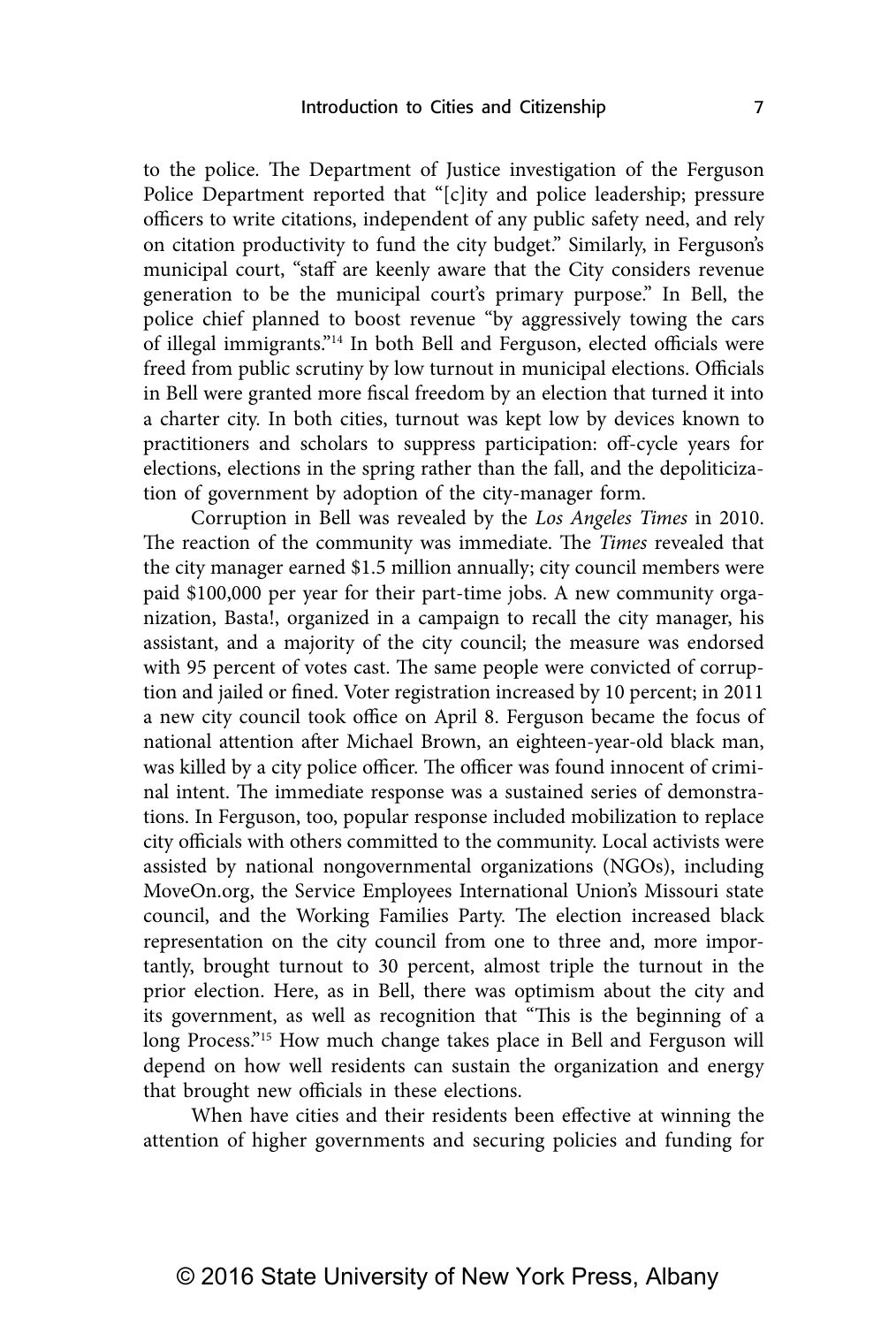them? Scott James has argued very persuasively that the electoral pressures of presidential elections are not confined to the quadrennial event, but continue without end.16 In the middle of the twentieth century, the presence of African Americans in critical swing states—Illinois and New York most prominently—provoked the Community Action Program and other initiatives of the Great Society intended to cement loyalty and encourage turnout for the Democrats among African Americans.17 The same dynamics increased the influence of New York and Chicago mayors, whose support was key to Democratic victory in their closely competitive states. Democratic majorities were not African Americans alone, but African Americans and Latinos were central components of a coalition of people of color and Anglos in the nation's cities. The greater inference here is that rules designed for a particular purpose may well serve quite different ends. In this instance, the electoral college, meant to ensure the representation of small population states, and hence their loyalty to the union in 1787, in 2012 reinforced the victory of a popular majority. The meaning was not lost on Republicans, some of whom are now working to change the way electoral votes are counted. What of larger forces—the changing shape of the US economy, and with it the changing roles of cities, and what threats or opportunities might be posed by the international economy? These are indeed towering challenges. Jerome Hodos observed that academic attention to globalization has focused on the "world cities" tasked with managing international enterprises (New York, Tokyo, London). In *Second Cities*, Hodos focused on more common, lesser cities in the world economy and their leaders' efforts to find an economic niche that would support their communities. Looking at Philadelphia and Manchester (England), Hodos shows how nineteenth-century leaders in each city secured a key role in their region, Philadelphia by construction of canals and later railroads tying it to the West, and Manchester by construction of a port that brought it transatlantic commerce in cotton. In this way, Hodos reminds us that regional and world trade were hardly new to the twentieth century. More recently, Philadelphia has rested its hopes in part on the port (landing the enormous coup of winning a large shipbuilding contract, which endowed Philadelphia with a state-of-the-art shipbuilding facility) and, more importantly, its airport's function as a hub for major airlines. Manchester has for the most part abandoned the port and shifted its focus to airlines. Hodos suggests we think of these efforts as urban mercantilism, or municipal foreign policy, emphasizing benefits to the city as a whole on the one hand and the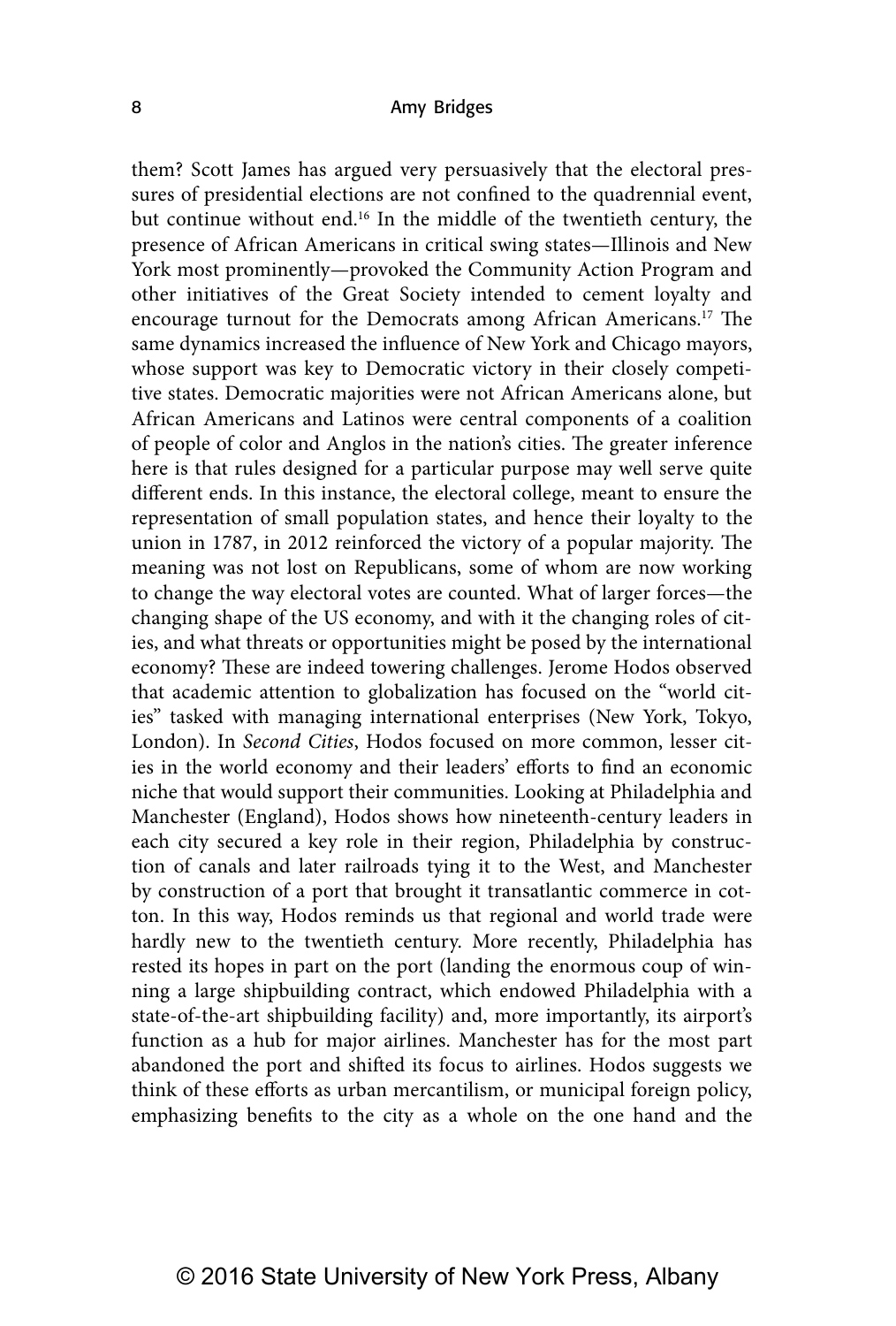need for connections beyond its immediate region on the other. And he is insistent on the centrality of city governments in this effort. "The local state," Hodos wrote,

took the leading role in planning, funding, and managing immense transportation infrastructure projects that enhanced the city's position [in the transportation network], reinforced its dominance over its hinterland . . . and spread the city's economy into new leading sectors.<sup>18</sup>

This means that cities were not simply the benefactors of good fortune bestowed by the world system. Rather, "[u]rban agency . . . also constitutes the very process of globalization—it is the stuff of which globalization is made."<sup>19</sup> Urban mercantilism creates the map of trade routes; urban mercantilism charts the flow of commerce; urban mercantilism crafts the ties of globalization.

Any of these claims about the potential for city governments rests on their autonomy. Harold Wolman and Michael Goldsmith define urban autonomy as "the ability of local governments to have an independent impact on the well-being of their citizens."20 What city government, and hence those empowered by it, can accomplish requires autonomy. *Cities enjoy autonomy when they have adequate resources they control.* New York Democrats learned this in the 1850s. From the founding of the republic, mayors sent envoys to Washington after each presidential election, seeking patronage and resources from the Oval Office. In 1856, politicians realized that city government's own patronage positions outnumbered those available from the federal government in the Customs House, a federal institution central to balancing the federal budget and employer of many citizens. One Tammany politician declared their liberation: "No man should have power in this state if that power is to be swayed by authorities in Washington."<sup>21</sup> Those resources and the fealty of a majority of the city's voters empowered New York's Democrats for decades<sup>22</sup>

What of the limits on city governments—the restraints imposed by the threat of exit by residents and employers; the legal confines of their status, which subordinates them to their states; and the costs and compromises imposed by the federal government? These are frequently complained of in academic writing, including authors in this book, and the press. Yet before we let our politicians and ourselves off the hook,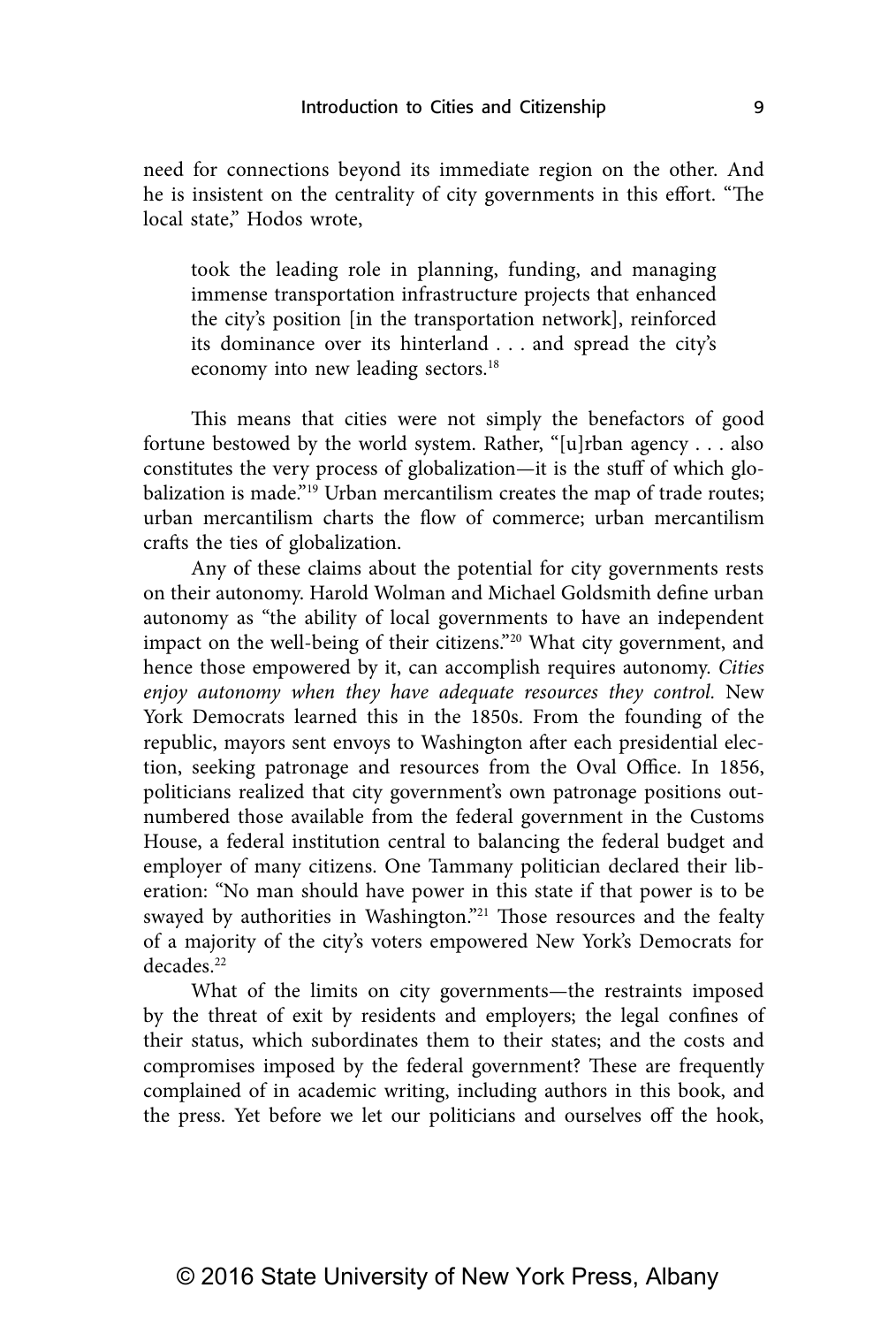it is worth listing a few possibilities within reach of local governments, political leaders, and citizens willing to work for them. Housing provides an example. Some cities require that all multifamily housing set aside a portion of units for low-income families, as happened in Oceanside, California, and the more affluent Montgomery County, Maryland. Cities might work harder at enforcing building codes. Equally pressing, we continue to have towering problems of inequity in education, from absence of Head Start and pre-kindergarten to the school-to-prison pipeline. Although it is certainly true that more plentiful resources enable greater efforts, I do not think the fundamental problems here are financial. Alas, teachers are sometimes part of the problem; even lifelong supporters of unions, especially public-sector unions, have been disappointed, disheartened, and angry about the prerogatives claimed by public schoolteachers. And parents can be disappointed, disheartened, and angry about the abandonment of public schools by politicians and by their more affluent neighbors, abandonment both in policy and by where they choose to send their own children to school. In the criminal justice system, we also have problems that are not fundamentally financial. There are the continuing problems of harassment and worse of people of color, especially young men, by police, and their differential treatment by the courts. However high up these systems may be faulty, discriminatory, or white supremacist; for the hapless resident they happen in school, on the sidewalk, and in the streets.

The chapters in this collection provide arguments and evidence that help us understand cities, citizenship, and democracy. Students of cities have long recognized their subordinate legal status, of which the most extreme case is Washington, DC. Nevertheless, cities have at times been home to more, and at other times to less, effective citizenship and democratic government. Sometimes cities have made progress toward these goals when left to their own devices; at other times their path was encouraged by state or federal government. The stakes of city politics are hardly trivial to their citizens. Those high stakes made cities the province of a street-fighting pluralist politics for many years and in some cities still does.

Michael Javen Fortner offers answers to questions about effective citizenship and democracy. Fortner counterposes a centuries-old understanding of cities—more precisely, city-states—as the ideal type of democracy, with the evisceration of urban possibilities by Paul Peterson's declaration that, because cities have for generations not been city-states, but simply cities scattered across the vast expanse of the United States,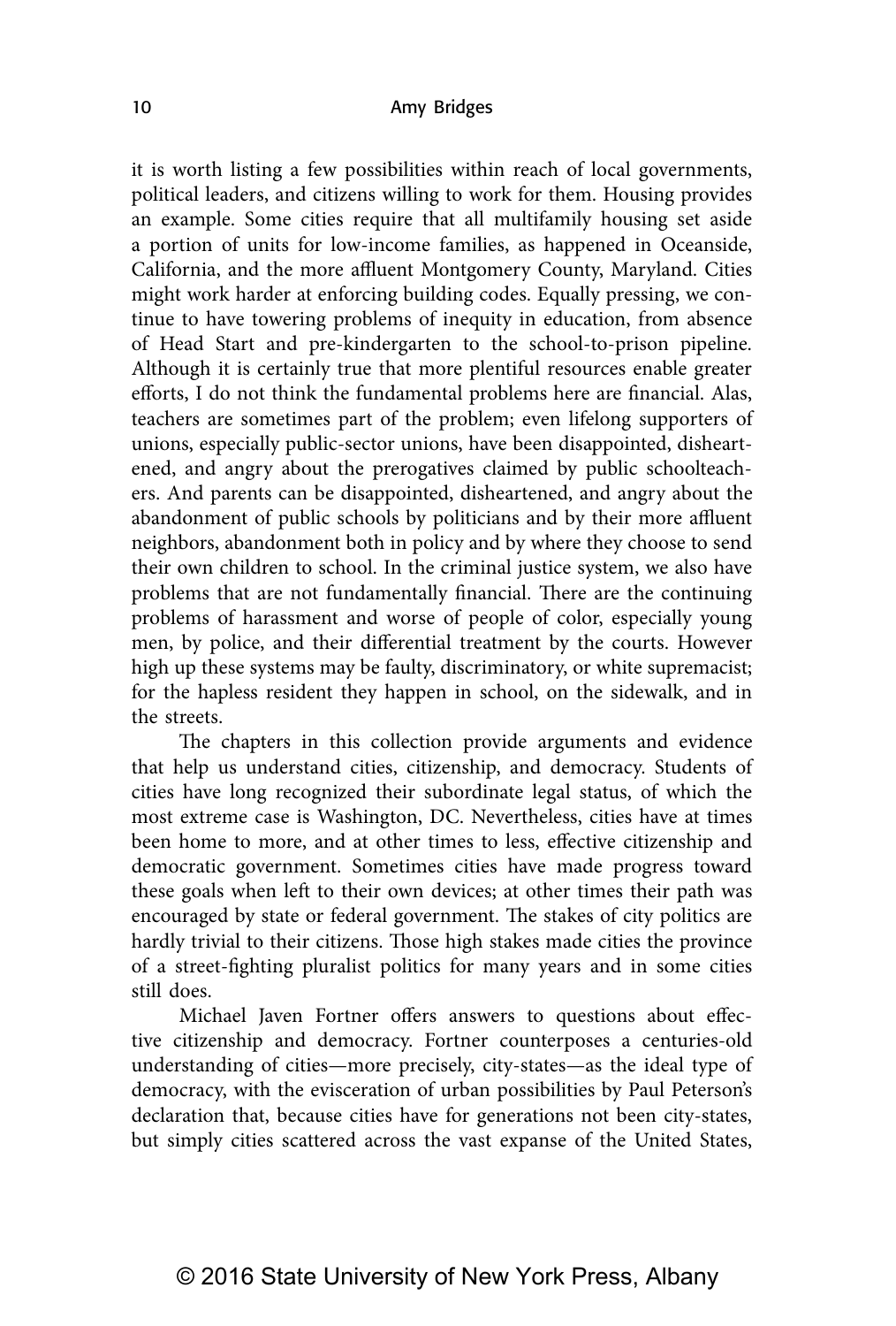their governments are very limited in what they can accomplish. The enforcers of those limits are those residents and employers who, should they find the balance of costs and benefits of being in a particular city negative, will not hesitate to exit.23 It follows from that insight that city governments will be punished if they pursue—and so will be reluctant to engage in—redistributive policies, which the public and employers are likely to reject. As a result, Peterson argued, politicians are likely to pursue policies that benefit the city's economy as a whole. Fortner's response is, in brief, that Peterson's insight was time limited. It is only a quite recent possibility that firms or families will move outside their home city to lower costs; exit only became a possibility practiced by business in the 1950s.<sup>24</sup>

Fortner's larger concern is citizenship. Here he raises the bar, seeing effective citizenship as "individual engagement with city politics" on the one hand and "the capacity of residents to determine the fate of their communities," more particularly to "use the urban state to achieve outcomes they value," on the other. Even if city residents could live up to the standard Fortner sets for them, under what conditions might their city governments be able to deliver? Here Fortner's strongest case for cities to overcome the limitations of law and local resources is for their leaders to leverage, though political parties, their political support of national politicians. Like many other things, that leverage is a product of "big structures and large processes" not under the control of cities. Following Scott James, if we recognize that winning presidential elections is ever the driving force of national politics, then cities will have leverage when their votes are considered critical to success in presidential elections. Sure enough, the most compelling examples of urban leverage within the party system come at those moments when presidents and their parties recognized city votes as critical to election outcomes. For twentieth-century Democrats, that meant the 1960s (as described above), 2012, and 2016.

Tom Hulme shows that long before Mr. Rogers appeared on television, adult immigrants to the United States, and schoolchildren, were taught that cities created beautiful days in their neighborhoods. From World War I through the 1930s, civics textbooks taught that citizens' well-being was the product of the work of municipal employees, who cleaned the streets, ensured that the milk left on the front step was pure and unadulterated, provided clean and safe running water, collected the garbage, and taught in city schools. Civics textbooks presented urban life as peaceful, clean, and orderly—a veritable utopia—and the product of municipal employees. For Hulme, the key insight is that in the interwar period it was urban rather than national citizenship that formed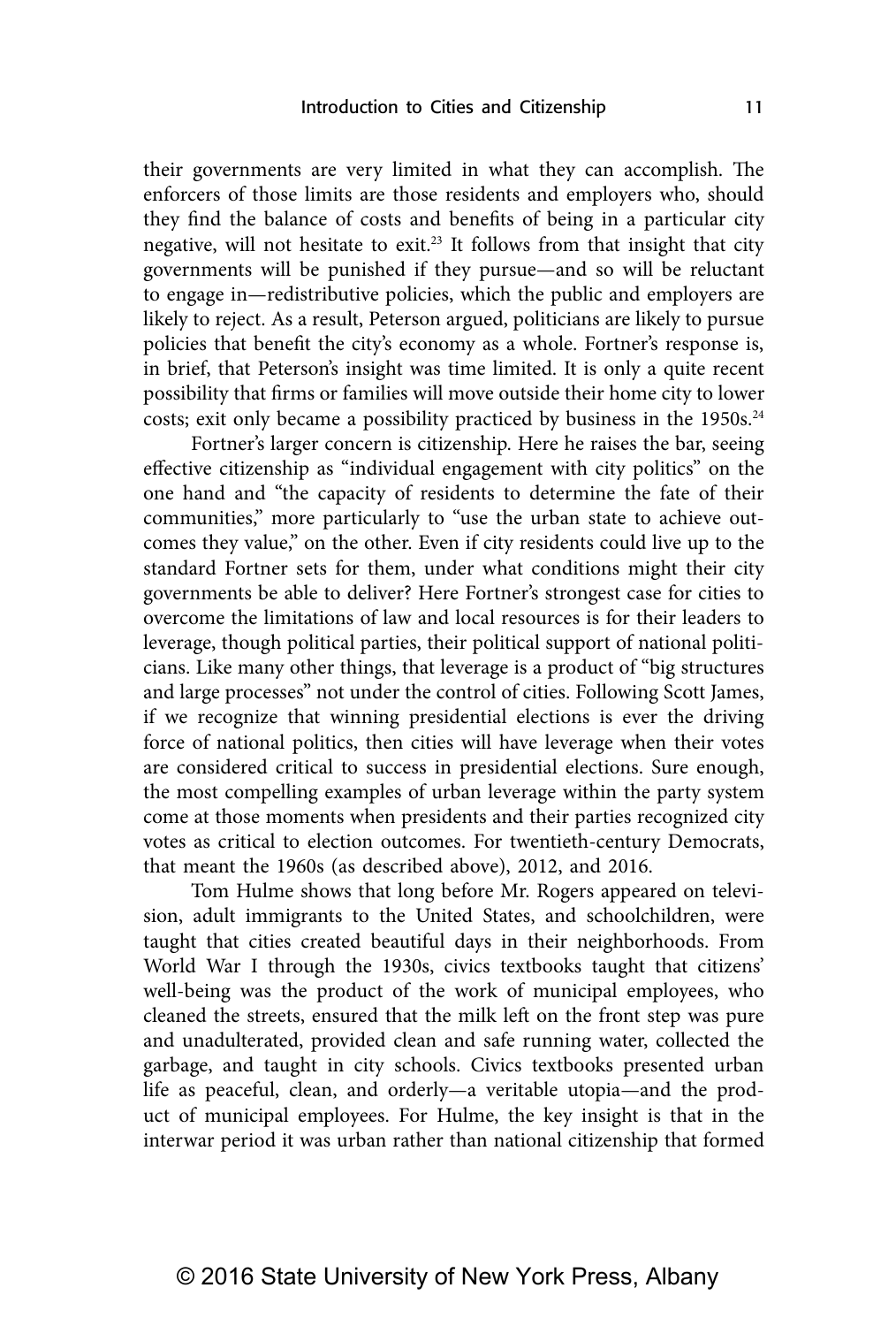the basis of belonging in the United States. Although Hulme concedes that city dwellers "may not have necessarily seen themselves primarily as Bostonians, Philadelphians, or Chicagoans rather than Americans," residents first learned about, and began the practice of, democracy and government in their cities.25

Marion Orr and colleagues turn their attention to contemporary public schools, showing how public schools have functioned to build political participation by Latino parents. The importance of Latino political participation is enhanced by the rapidly increasing size of the Spanish surnamed electorate in the United States, particularly in swing states. Orr and colleagues carefully trace the relations between parent involvement in schools and their political activity. The authors found a significant relationship between participation in school activities and an interest in politics and public affairs. Participation in school activities increased the likelihood that Latino parents contacted a public official and, even more compelling, that participation in school activities was strongly associated with political and civic engagement, joining with others to solve problems.

Schools are especially influential when they offer welcoming, multilingual environments. The process can be seen today in even earlier grades than the ones Orr and colleagues discuss. Immigrant families may have children in Head Start (three-year-olds) or pre-kindergarten (four-yearolds) in public schools. For the parents, especially those not in the labor force, the school provides a US community different from, and likely more diverse than, their own neighborhood. In those ways, schools can provide entry into contemporary American life for parents as well as their children.

There are other readings of cities and city politics that focus on the ways opportunities for effective politics in cities have been diminished, or enhanced for some residents and diminished for others. Richard Harris presents a new urban regime now in place in Camden, New Jersey. Camden's major employers—Campbell Soup, Esterbrook Pen, RCA Victor, and others, have abandoned the city, leaving high unemployment and impoverished government in their wake. Camden is 52 percent African American and 38 percent Hispanic; its unemployment rate is 20 percent, and half of all households in Camden have income no higher than \$25,000 per year. In addition, subsequent to the authors' completion of their essay, Camden lost its police force—because it could not pay them—to county government.

In place of the business-government regime presented by Clarence Stone, Camden has seen the rise of a community development regime. In place of business leaders, Harris finds foundations, nonprofits, and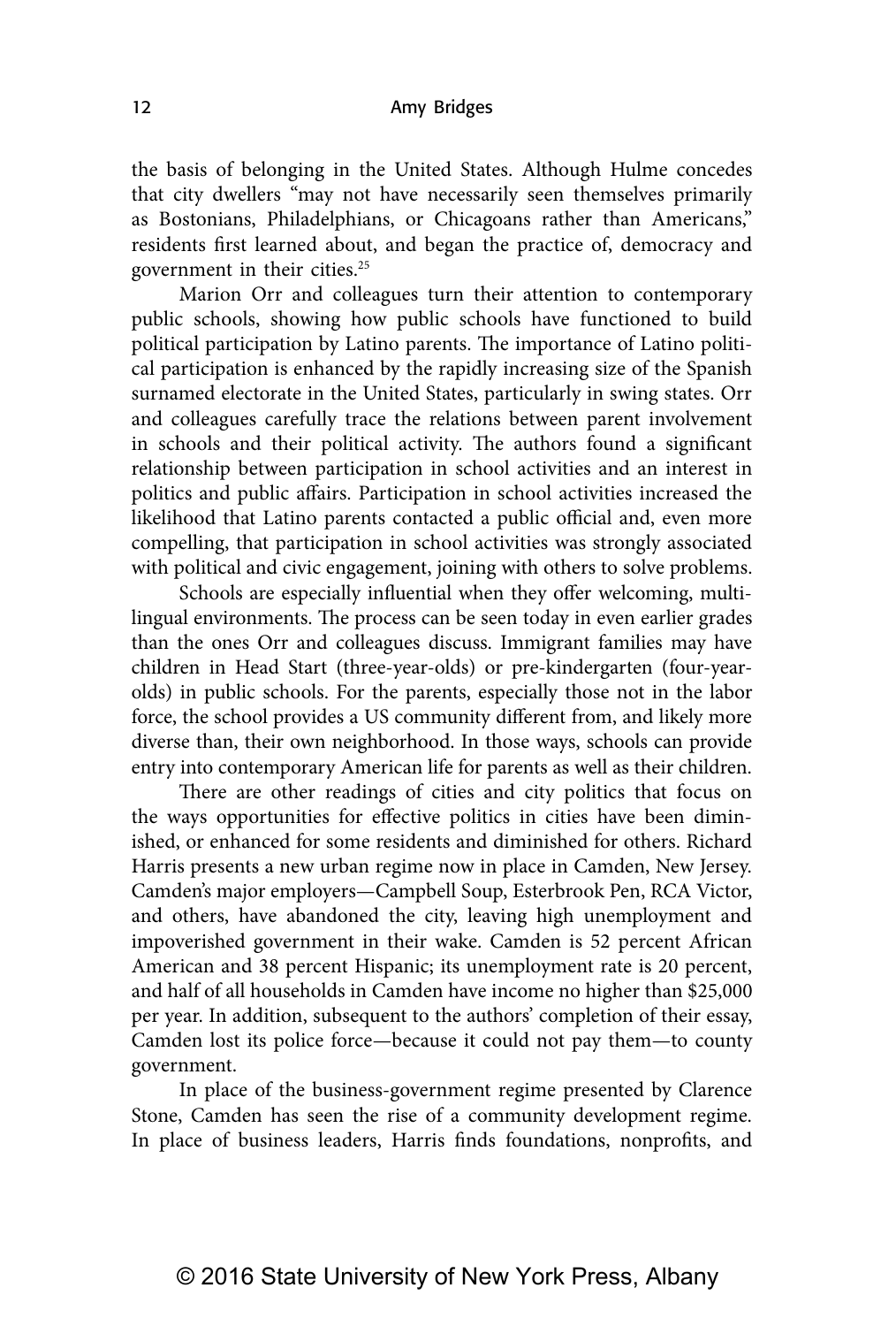sometimes health sector institutions setting the course for urban communities and likely their governments as well. Whereas the old regime joined politicians and business, the new regime hardly consults with politicians or government. This is possible in part because Camden's government became so weak and incapacitated that the community development regime was able to step in to take its place. Camden is not alone. Benton Harbor, Michigan, is a similarly economically distressed city, now "subject to . . . state intervention that effectively prorogues its elected government." East St. Louis (Illinois) too has become a ward of its state. Although organizations in the community development regime "work with activists" in their cities, as happened in urban renewal in the 1950s and 1960s, the decisions of the new regime are presented to the public as faits accomplis rather than propositions for public debate. Harris concludes that, although not tainted by venal interest in the outcomes (as were some of their business predecessors), central actors in the new urban regime are confident that they know best about public policy for their cities. African Americans and Latinos are the majority in cities like Camden and Benton Harbor, communities stripped of gainful employment, good schools, and effective local government. If residents of those cities are beneficiaries of community development regimes, Harris argues, they are nevertheless not effective citizens in those cities, and so are only the beneficiaries of the regimes, not architects of their own future.

Despite the muting of resident voices in Camden and Harris's disparagement of citizenship under community development regimes, his chapter offers grounds for hope. A major redevelopment project to which the mayor and the city council acceded was derailed by popular opposition, supported from two important actors in the community development regime, the Ford and Annie E. Casey Foundations. It seems likely that, absent the foundations, opposition would have been managed one way or another and defeated. As it happened, however, the coalition of popular groups and their wealthy supporters was successful. This suggests that, if nothing else, popular civic participation in Camden may be down, but it is not out. Equally important, partners in the community development regime can be open to, and supportive of, popular input and activism in ways their predecessors were not.

It may also be that community development regimes are quite different in intent and motivation than the business regimes of the past. The Web site describes the Annie E. Casey Foundation as "devoted to developing a brighter future for millions of children at risk of poor educational, economic, social and health outcomes." The Ford Foundation's Web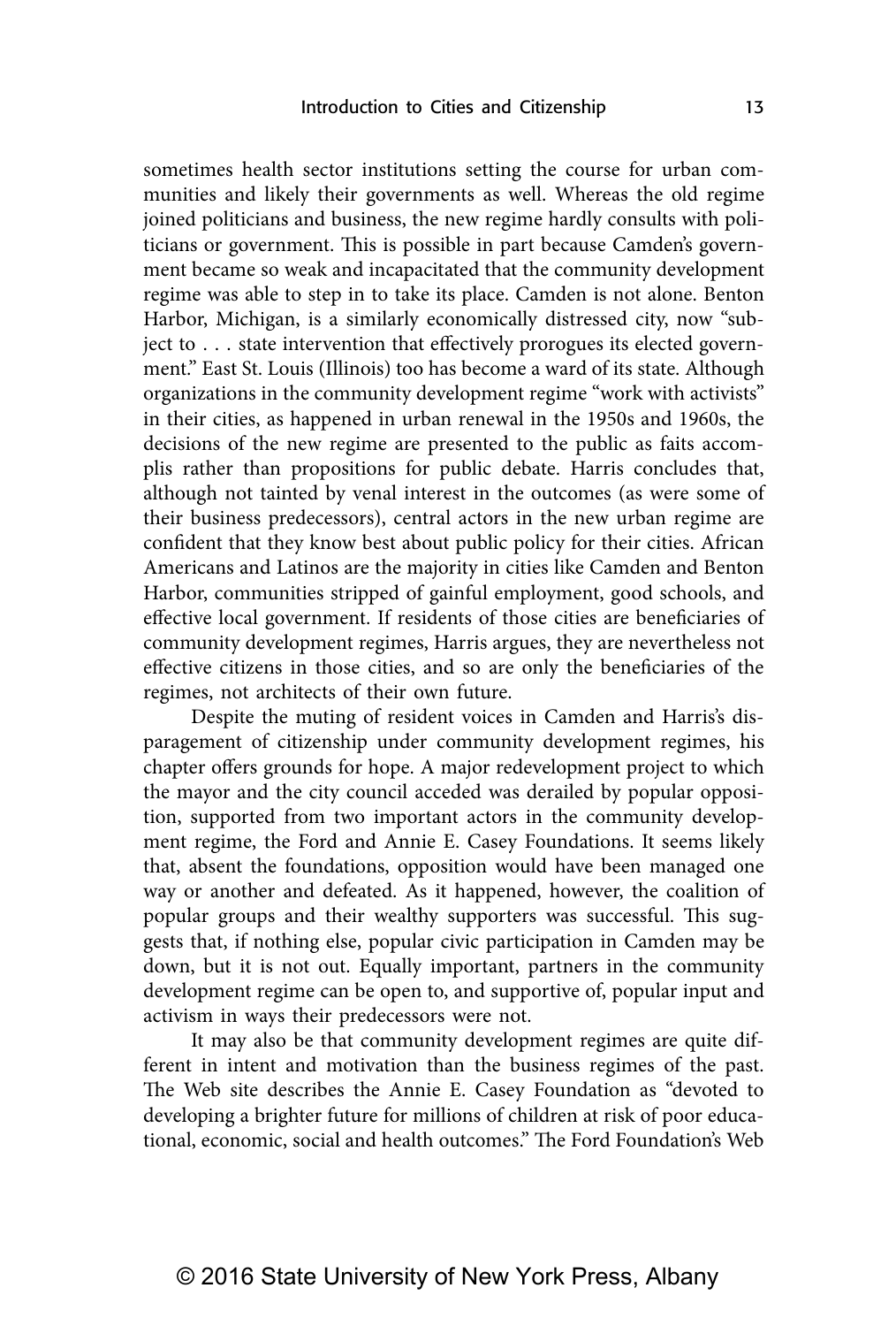site explains that its "goals for more than fifty years" are "to strengthen democratic values; reduce poverty and injustice, promote international cooperation, and advance human achievement." The Ford Foundation has a long and storied history of promoting progressive liberal reform. The Casey Foundation has chosen two cities, Atlanta and Camden, for community-building assistance. If Harris sees Casey and Ford as directive big brothers, Casey's own description of their efforts in Atlanta has an Alinsky-ish tone:

Community building, the practice of working with residents and community-based organizations to strengthen civic life and develop community-driven responses to common challenges, has been foundational to this work.

It is obvious, reading the foundation's description of its work in Atlanta, that the initiative is built on years of sometimes painful experience (for example, one lesson of their experience is "the importance of [the foundation] staying out of implementation as a place-based funder"), and that the foundation and its employees are driven by their desire to help residents of Atlanta communities make their lives better. There is much emphasis on "transparent dialogue, participatory planning resident organizing, and organizational capacity building." On the other hand, the document cautions that "more important than strategies . . . is not to get ahead of the community as the Foundation charts its way forward."26 So I do not doubt that Harris is onto something about the demeanor and intent of foundation representatives in Camden, and I am confident that Camden would be different if the Industrial Areas Foundation had been there instead of Casey and Ford. On the other hand, when push came to shove, Casey and Ford cast their lot with popular opposition to the proposed development, not with the developers, surely a different stance than their business predecessors would have taken, a stance that made all the difference.

Khalilah Brown-Dean investigates the insidious role of prisons in federal and state elections, creating their own peculiar malapportionment and thus draining resources away from poor communities, African Americans, and cities. This is indeed important. The communities in which prisons have been built are a world unto themselves, and their residents want to preserve that status. Although residents of communities that house prisons recognize their economic importance, one wonders how aware they are of the increased power of their own votes. County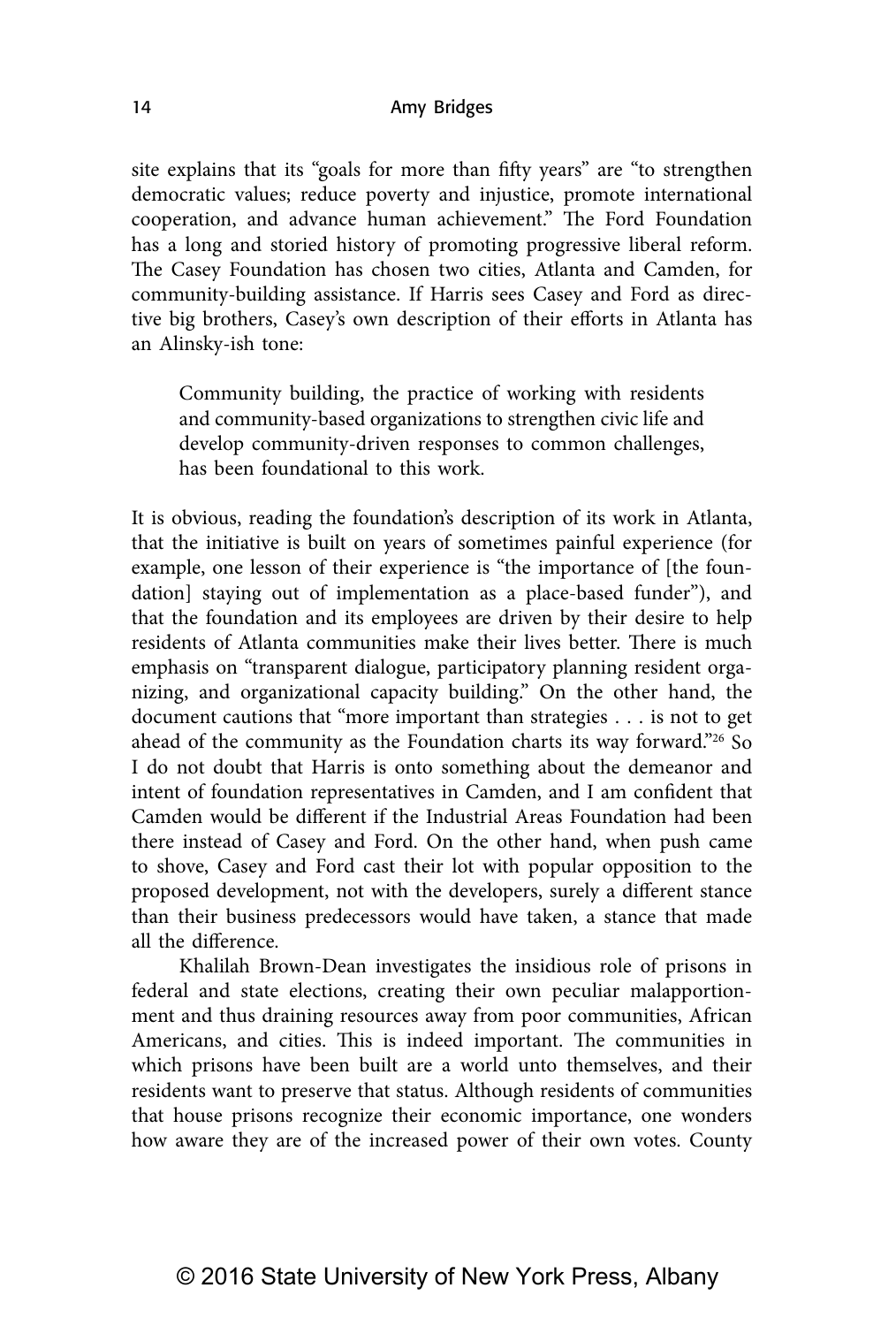and town leaders in places with prisons are perfectly clear about the advantages that accrue to their communities and themselves from prisons. Certainly politicians are alert to the dynamics of elections to state legislatures. Interest groups reliant on prisons, especially prison guards, are active on behalf of their own prison-related economic and political interests.

For the general public and in academia, recognition of these dynamics is sparse. On the one hand, there is considerable awareness of the disproportionate imprisonment of people of color, especially black men. Brown-Dean reminds us that African Americans are 12 percent of the US population but 60 percent of all Americans behind bars. Latinos, too, are overrepresented among those in prison. Many people are also aware that the disproportionate number of blacks among convicted felons has also resulted in their permanent disfranchisement, even in states where, according to law, their disfranchisement should end with their prison terms.27 On the other hand, in addition to political losses to individuals are collective losses, and these are less recognized. Communities of color and cities suffer politically from the rules for counting prisoners in the census. Brown-Dean, retrieving a term that dates to the Middle Ages, denominates the decline in the power and influence of cities that follows from these rules "civil death."

The census counts prisoners not in the places they lived before they were jailed, but as residents of the places where they are incarcerated. Were prisons close to their original residences, this would not be so consequential for their communities and for cities. Prisons are neither close to home nor urban. Rather, prisons are in rural areas, bringing the political weight of their populations with them. The result is that counties and towns take part in "fierce battles to win [prison] construction projects." More remunerative for their locales than Wal-Mart, prisons are a surefire growth strategy. Because federal monies for many programs are allocated on the basis of population, the profits of prisons for their locales are from the public sector as well as the firms that supply food, uniforms, telephones, and many other amenities to prisons and their inmates.

The other side of this coin is the loss to cities of the same industries and federal monies that have moved to the countryside with former city residents. Prisoners have been moved not only from urban to rural areas, but also from one state to another. Sometimes representation in state legislatures is gained or lost by the location of prisoners. In this roundabout way, Brown-Dean argues, counting bodies and ballots results not only in the disfranchisement of individuals, but also in civil death for cities and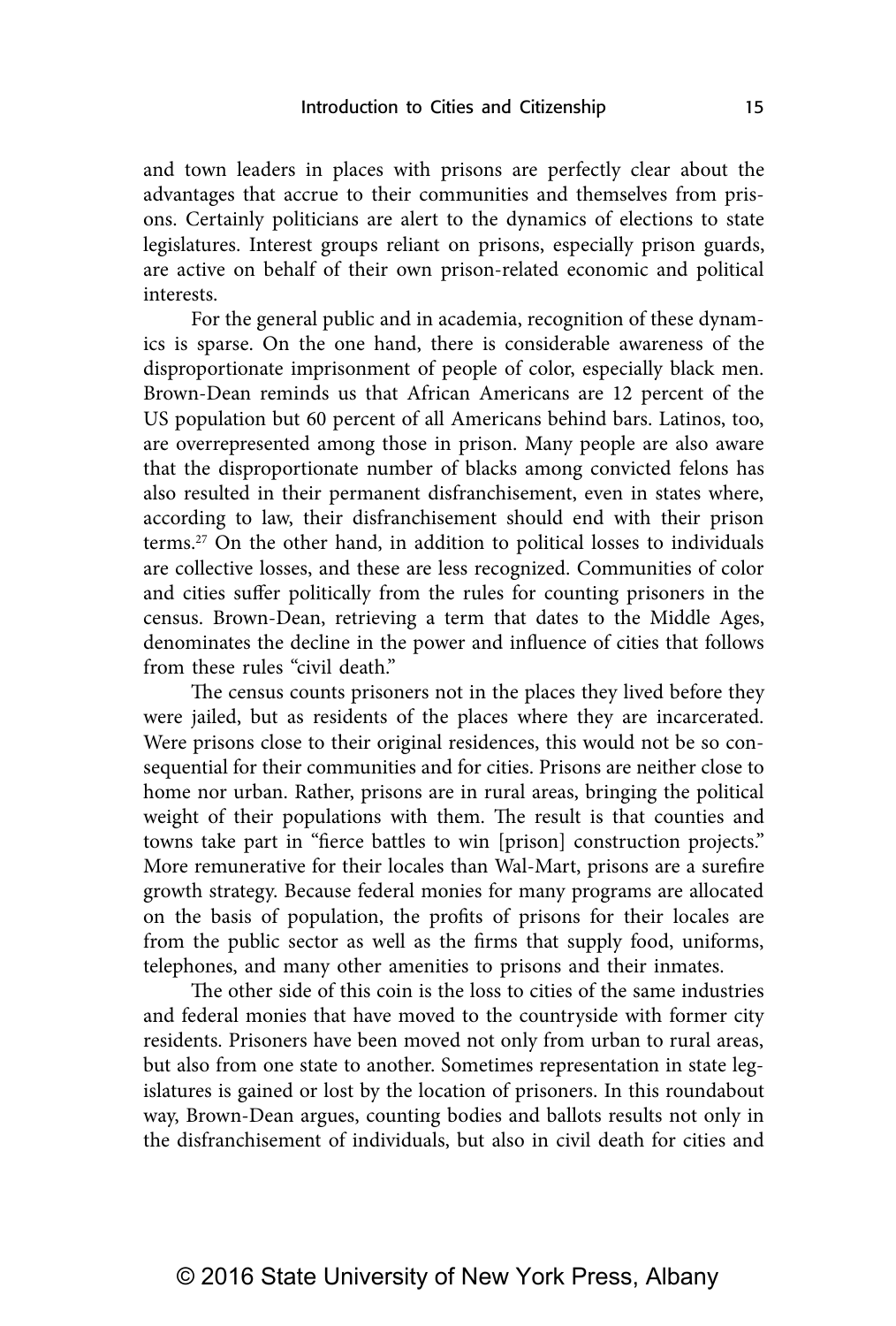their residents. As a resident of the District of Columbia, which has jails but no prisons, I add to the pain inflicted by these rules the extreme and entirely unnecessary cruelty of housing prisoners hundreds and sometimes thousands of miles from their communities, their friends, and their families. The costs of counting bodies and ballots in the way we do, and placing prisoners where we do, marks the bottomless perversity of our system of criminal justice.

Lisa Miller argues that "the political arrangements of federalism" create "racially stratified access to power" in the United States. Federal government limits the power, prerogatives, and resources of cities and so limits the power and influence of African Americans, who are predominantly urban. There are examples of African American power and influence in large, prosperous cities: Los Angeles, New York, Philadelphia, and Chicago, for example. Even in these cities, however, citizen efficacy is diminished by the inability of city governments to control the fate of their own communities. Miller's case study of gun control efforts in Philadelphia provides persuasive evidence. There was tremendous public unhappiness about and mobilization against gun violence in Philadelphia. Active community groups hoped to diminish gun violence through policies that would restrict access to guns, especially for young people. Activists emphasized the victimization of individuals and communities and the goal of increasing security. Their efforts were stymied by gun rights advocates, who persuaded the legislature to pass a preemption law. The law precluded localities from taking actions to restrict gun ownership that were more severe than laws enacted by state government. Although gun rights activists lobby for more severe sentencing of criminals, they oppose restrictions on gun ownership.

The continued colonial status of the District of Columbia presents an even more striking example of limited city government. DC residents enjoy neither their chosen gun control policy nor the women's reproductive policy passed by their city council. The Supreme Court found the District's gun control policy unconstitutional. Congress overruled the freedom to choose once championed by the Supreme Court.<sup>28</sup> Congress even failed to enact legislation that would have relieved DC government from budget review and revision by Congress. And at committee hearings, DC Representative Eleanor Holmes Norton was not permitted to testify on behalf of DC's policies. Taxation without representation creates many burdens.

Miller is certainly correct to argue that political rules shape political outcomes and that the limits on urban governments especially constrain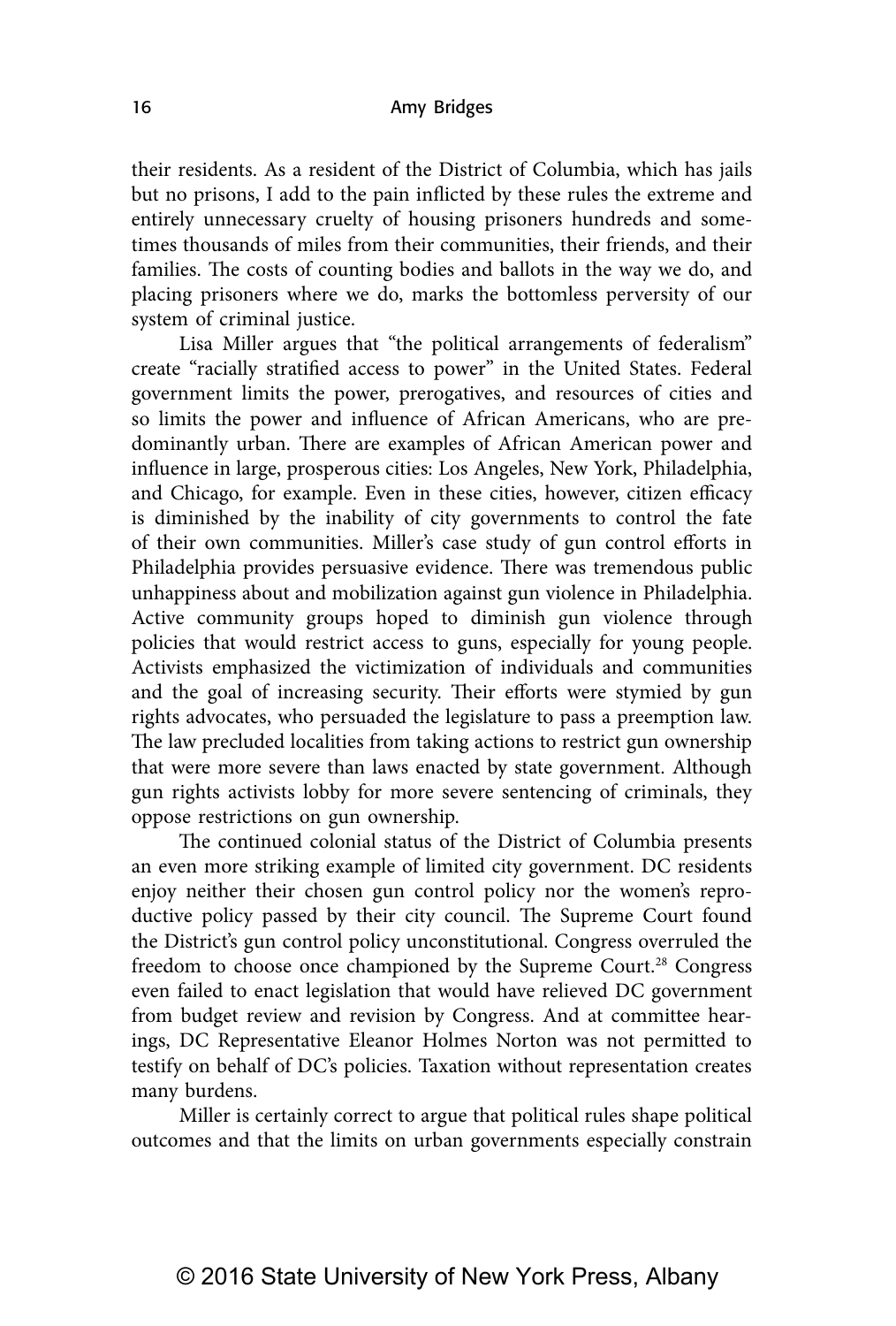African Americans. Yet there is something to be said about a political arena in which communities of color have more influence—because they are a greater proportion of the population and the electorate—than they do in states or the national government, where their presence is diminished by their relatively smaller numbers. Cities have been settings in which African Americans and other people of color have implemented policies and fueled organizations that serve their interests, sometimes initiated by others and sometimes of their own devising, for example, community control of schools, Head Start and pre-kindergarten, charter schools, community development corporations, neighborhood health centers, police review boards, and the growth of service workers' unions.

Furthermore, political presence in cities enables influence beyond the city's boundaries. African America urban communities have long been a strategic element of presidential politics. As Woodrow Wilson ran for his second term in 1916, worried Illinois Democrats downstate in Jackson County wrote to Wilson's campaign manager that "trainloads" of African Americans were arriving from the South. These were described as simple "excursions" by the railroads, but the chairman of the County Democratic Central Committee wrote that "this is hardly probable . . . We fear that these negroes are being taken to some of the large cities where they will register their vote against our party,"29 thereby causing Wilson to lose Illinois and with it, reelection.

Later, the presence of African Americans in critical swing states— Illinois and New York, for example—provoked the community action program and other parts of the War on Poverty (some of which, like Head Start, are still with us), and the Legal Services Administration—intended to ensure their turnout for the Democrats.<sup>30</sup> And in the most recent presidential contest, anyone with the stamina to watch hours of John King on CNN saw over and over again that the votes of swarms of red counties voting Republican were overwhelmed by the votes of tightly packed blue counties voting for the Democrats.<sup>31</sup>

The greatest victories for urban citizenship and democracy are not in national elections, but accomplished within their own borders. Successful cities create inclusive collective identities that project character and pride. Those were the accomplishments of Pingree in Detroit, La Guardia's administrations in New York, Atlanta under Allen, and San Antonio under Cisneros. None of those cities was without fault, or without exclusion, but they did not boast about them. They were not—before or after—without fights to change rules, institutions, and leaders, but the fights made for progress. My colleagues and friends will testify that I am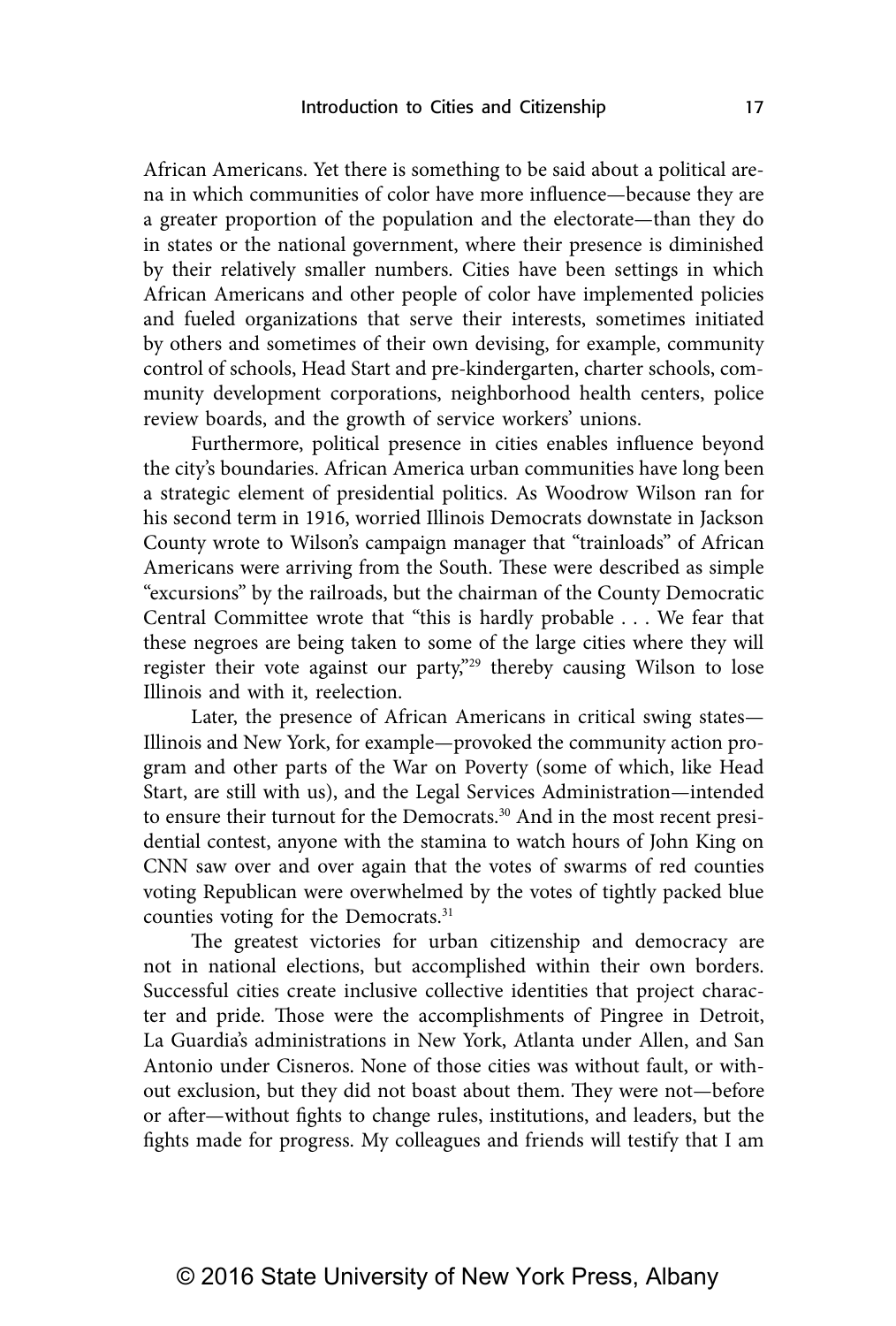not much of a Pollyanna, but the more I study the history of cities, the more I see evidence that they remain the great hope of democracy.

Or we can simply look at Camden—or Bell or Ferguson—down but not out.

## Notes

 1. Theda Skocpol, "Bringing the State Back In: Strategies of Analysis in Current Research," in Peter B. Evans, Dietrich Rueschemeyer and Theda Skocpol, *Bringing the State Back In* (Cambridge: Cambridge University Press, 1985), 21.

 2. On this last point, see Jessica Trounstine, *Political Monopolies in American Cities: The Rise and Fall of Bosses and Reformers* (Chicago: University of Chicago Press, 2008). Similarly, Janet Abu-Lughod has offered a sustained argument about the importance of attention to the particularities of urban communities. Janet Abu-Lughod, *New York, Chicago, Los Angeles, America's Global Cities* (Minneapolis: University of Minnesota Press 1999).

 3. Jones was succeeded in office by Brand Whitlock. Whitlock, who served four terms as mayor of Toledo, championed a less harsh system of criminal justice. For this, he was attacked by Toledo's Federation of Churches. Whitlock responded in a long public letter, *On the Enforcement of Law in Cities* (Indianapolis: Bobbs-Merrill, 1910).

 4. Melvin G. Holli, *Reform in Detroit: Hazen S. Pingree and Urban Politics* (New York: Oxford University Press, 1969). Holli also contributed the terms "social reform" and "structural reform" to urban studies. Social reform mayors were animated by a commitment to benefit low-income residents; structural reformers sought to reshape urban political institutions, often favoring nonpartisan elections, city managers, and commission government.

 5. Ivan Allen Jr., *Notes on the Sixties* (New York: Simon and Schuster, 1971). Allen and Atlanta city government more generally were pilloried in Floyd Hunter, *Community Power Structure, A Study of Decision Makers* (Chapel Hill: University of North Carolina Press, 1953). The same years are chronicled in Clarence N. Stone, *Economic Growth and Neighborhood Discontent: System Bias in the Urban Renewal Program in Atlanta* (Chapel Hill: University of North Carolina Press, 1976), later theorized by Stone in *Regime Politics: Governing Atlanta, 1946– 1988* (Englewood Cliffs, NJ: Prentice-Hall, 1979).

 6. Quote is from Carl N. Degler, "Labor in the Economy and Politics of New York City, 1850–1860: A Study of the Impact of Early Industrialism" (PhD diss., Columbia University, 1962, 276–277).

 7. Zoltan Hajnal and Jessica Trounstine, "Where Turnout Matters: The Consequences of Uneven Turnout in City Politics" *Journal of Politics* 67, no. 2 (2005): 515–535; city councils, 535–536; mayoral elections, 521–522.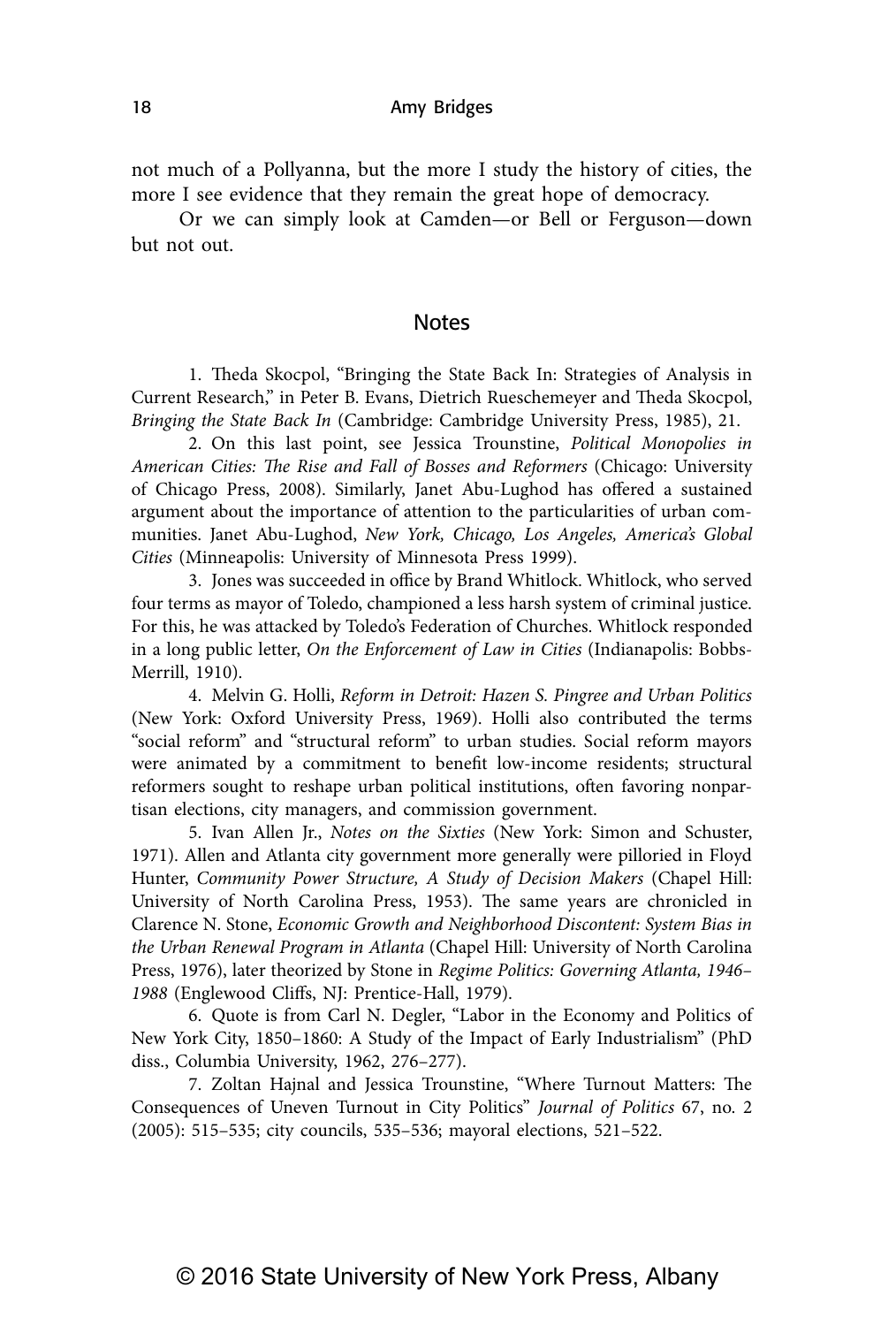8. Amy Bridges, *Morning Glories, Municipal Reform in the Southwest* (Princeton: Princeton University Press, 1997), chapters 7 and 8.

 9. Charles L. Cottrell and R. Michael Stevens, "The 1975 Voting Rights Act and San Antonio, Texas: Toward a Federal Guarantee of a Republican Form of Government," *The Public Interest* 8, no. 1 (Winter 1978): 79–89. 86; Bridges, *Morning Glories,* chapter 8, The Politician and the Crowd.

10. Saul Alinsky, *Reveille for Radicals* (New York: Vintage, 1969 [1946]).

11. Leo Fink and Brian Greenberg, *Upheaval in the Quiet Zone, A History of Hospital Workers' Union Local 1199* (Urbana: University of Illinois Press, 1989); Karen Brodkin, *Making Democracy Matter, Identity and Activism in Los Angeles* (New Brunswick, NJ: Rutgers University Press, 2007); Ruth Milkman, *LA Story: Immigrant Workers and the Future of the US Labor Market* (New York: Russell Sage Foundation, 2006).

12. This is the argument of Jessica Trounstine, *Political Monopolies in American Cities, the Rise and Fall of Bosses and Reformers* (Chicago: University of Chicago Press, 2008).

13. J. Eric Oliver has studied governments in small cities for many years. In *Democracy in Suburbia* (Princeton: Princeton University Press 2001) and *Local Elections and the Politics of Small-Scale Democracy* (Princeton: Princeton University Press, 2012), Oliver presents a measured appraisal of politics in small cities. Although Oliver has reservations about those governments, he mostly sees them as benign. Hogen-Esch, cited below, argues that small suburbs of Los Angeles are commonly governed by corrupt administrations. Tom Hogen-Esch provides a good account of politics in Bell in "Predator State: Corruption in a Council-Manager System—the Case of Bell, California," paper presented at the City of Bell Scandal Revisited Conference, Chapman University, February 19, 2015.

14. U.S. Department of Justice Civil Rights Division, "Investigation of the Ferguson Police Department," March 4, 2015, "fund the city budget," 10; "primary purpose," 14. Hogan-Esch claims that Los Angeles suburbs are commonly governed by corrupt administrations; "Southeast Los Angeles County: Corridor of Corruption," op cit, 7–9.

15. For Bell, *Los Angeles Times*, "Timeline Bell." For Ferguson, *New York Times*, "Election in Ferguson, Watched Nationwide, Carries Hope of 'New Tomorrow'" April 5, 2015, A14; "Ferguson Elects 2 Blacks but Snubs Protest Slate," April 8, 2015, A16; Council Vote in Ferguson Brings Promise and Pause," April 9, 2015, A18.

16. Scott James and Brian Lawson, "The Political Economy of Voting Rights Enforcement in America's Gilded Age: Swing States, Partisan Commitment, and the Federal Election Law," *American Political Science Review* 93, no. 1 (1999): 115–131.

17. Frances Fox Piven, "The War on Poverty as a Political Strategy," in *The Politics of Turmoil, Essays on Poverty, Race, and the Urban Crisis*, ed. Richard Cloward and Frances Fox Piven (New York: Vintage Books, 1975), 271–283.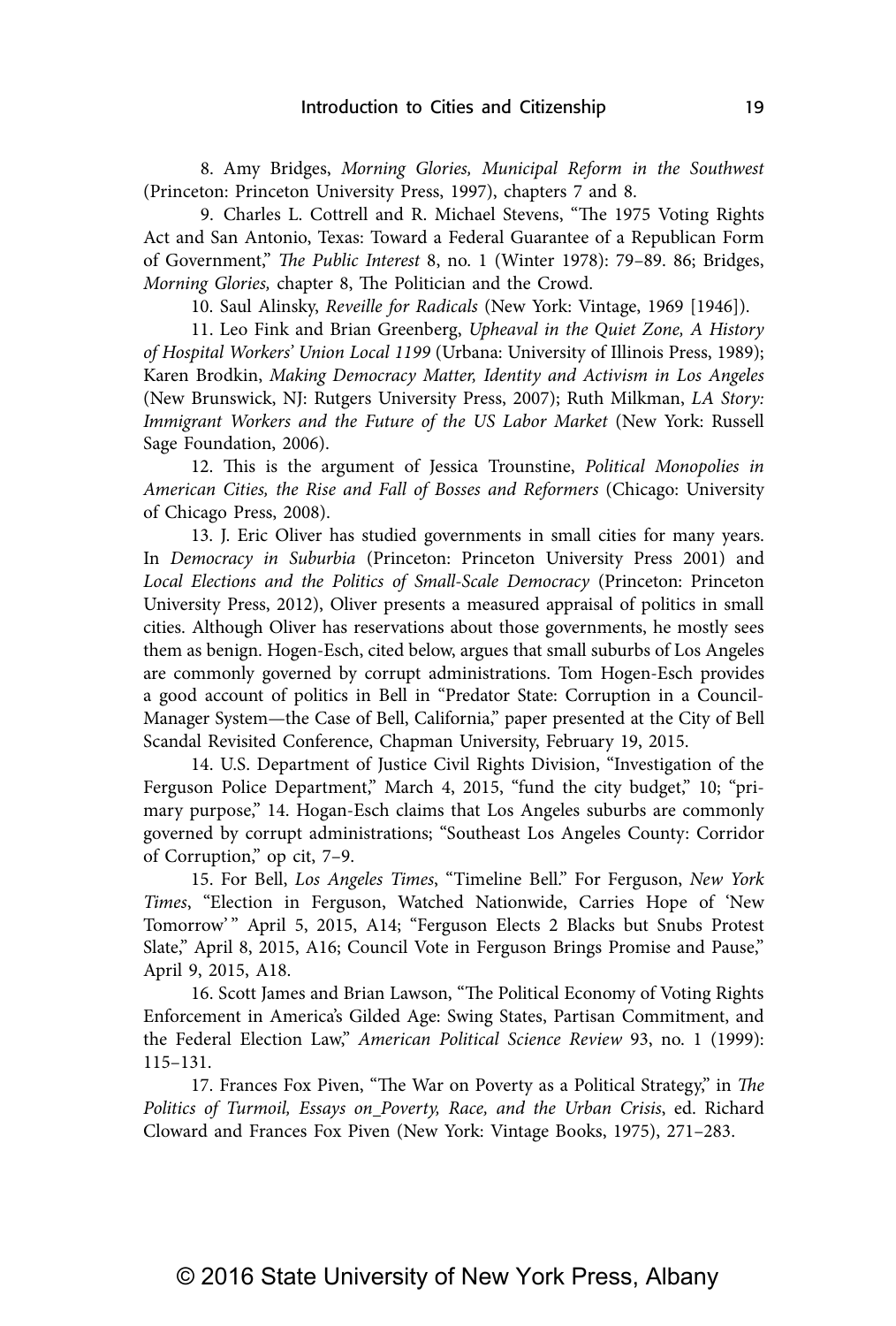18. Jerome I. Hodos, *Second Cities, Globalization and Local Politics in Manchester and Philadelphia* (Philadelphia: Temple University Press, 2011), 178. 19. Hodos, *Second Cities*, 185.

20. Harold Wolman and Michael Goldsmith, "Local Autonomy as a Meaningful Analytic Concept, Comparing Local Government in the United States and the United Kingdom," *Urban Affairs Quarterly* 25, no. 1 (1990): 3–27.

21. Amy Bridges, *City in the Republic, Antebellum New York and the Origins of Machine Politics* (Cambridge: Cambridge University Press 1984), 137.

22. Readers see, in the essay by Harris, how resources are key to urban autonomy or its absence. Weak economies have deprived Camden, New Jersey, and other cities of self-government and so, Harris argues, of opportunities for participatory democracy and effective citizenship. Brown-Dean and Miller have shown how political forces outside cities, as well as higher governments, have chipped away at the autonomy and power of city residents and their governments, limiting possibilities for urban residents and possibly eroding possibilities for effective urban representation in state and federal politics and government.

23. That observation was the insight of economist Charles Tiebout. Charles Tiebout, "The Pure Theory of Local Expenditures," *Journal of Political Economy* 64 (1956): 416–424.

24. In the 1940s, a few large production sites were constructed for war material in rural areas. Automobile manufacturers began moving production outside Detroit in 1950s. Thomas Sugrue, *Origin of the Urban Crisis, Race and Inequality in Detroit* (Princeton: Princeton University Press, 1996), chapters 5 and 7. In my view, Peterson does not provide persuasive evidence for his second claim, about politicians' choices. The history of urban renewal suggests that the pursuit of improvement of the economy of the city as a whole can be disastrous for politicians; see John Mollenkopf, "The Politics of Post-War Urban Development," *Politics & Society* 5, no. 9 (1975): 247–295.

25. Full disclosure requires me to state my father was a carpenter for New York City, and I worked at several campuses of the City University of New York before it was absorbed by the State University of New York.

26. "Community Building to Drive Change, Strategies for the Atlanta Civic Site," Annie E. Casey Foundation, April 4, 2014, 1, 6, 15, 16. On the foundation's Web site, www.aecf.org. The site does not have a comparable account of Camden.

27. The *New York Times* estimated that there would be 5.85 million disfranchised convicted felons on the day of the midterm elections on November 5, 2014, nearly half of whom had completed their sentences. Editorial, Sunday, November 7, 2014, http://takingnote.blogs,nytimes.com/2014/11/07/ florida-leads-the-pack-in-felon-disenfranchisement.

28. According to several media sources, Congressman Rand Paul was a key player in these losses (*DC Wire*, a *Washington Post* blog, June 26, 2012; *Huffington Post*, July 31, 2012; *Politico*, 7/31/12.

29. Letter from William Blair, Chair of the Jackson County Democratic Central Committee (Murphysboro, IL), to Thomas Walsh, manager of Wilson's